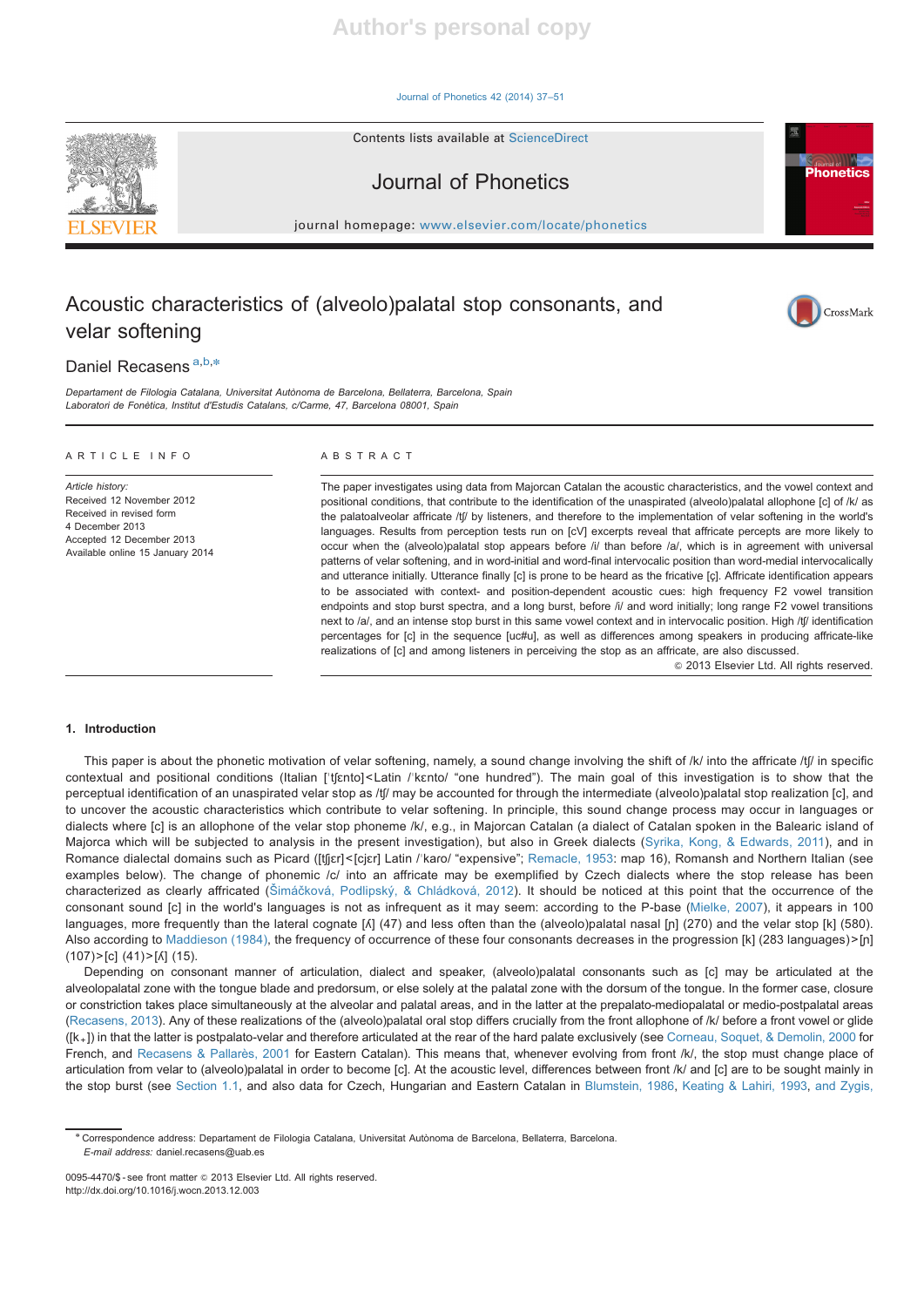Recasens, & Espinosa, 2010): a more anterior closure location for [c] than for front /k/ causes the front-cavity dependent burst spectral peak to rise typically from about 3000 Hz to about 4000 Hz; the stop burst is usually longer for [c] (up to about 60 ms or even higher) than for front /k/ (below 40–50 ms) in line with differences in primary articulator and dorsopalatal contact size between the two consonant realizations.

There are reasons to believe that intermediate (alveolo)palatal stop realizations are required for the velar stop to be confused with /t[/. Firstly, perception data summarized below reveal that [c] may be confused with /t[/ whenever the stop burst is sufficiently salient (Recasens & Espinosa, 2009). Secondly, velar softening has operated not only before a front vocalic segment but also before /a/ and word finally where [c] does not clearly derive from front /k/. While the former context is the most common velar softening trigger in the world's languages (Romance, Slavic, Indo-Iranian, Bantu; Guion, 1998; Bhat, 1978), the two latter ones may also cause velar softening to apply (Picard [cjɛr, tʃjɛr] and French cher [[ɛʀ] from Latin /ˈkaɾo/ CARU "expensive", Sutselvan Romansh [lac, latʃ] from Latin LACTE "milk"; Pope, 1934; Luzi, 1904: 811).

Finally, the stop and the affricate may co-occur in specific Romance dialectal areas, as exemplified by the Picard and Romansh phonetic variants mentioned below and other ones like Fassan Ladin [ˈcawɾa]/[ˈtʃawɾa] derived from Latin /ˈkapɾa/ CAPRA "goat" (Elwert, 1943: 67).

This hypothesis is in contrast with the view that the perceptual replacement of front /k/ by /t[/ cannot be triggered by a change in place of articulation since closure location and the primary articulator for the velar stop and for the affricate are discontinuous (Ohala, 1992). Following this line of thought, it was proposed that velar softening is achieved through perceptual confusion between the two sounds given the similarity between the 2500–3500 Hz spectral peak for both the front velar stop burst and the affricate frication noise (Guion, 1996, 1998). In support of this rationale, Guion (1998) found that phonetic realizations of aspirated front /k/ may be confused with /tf/ by listeners mostly when the duration of the burst frication and aspiration period is increased significantly. A possible problem with Guion's experimental setup is that these perceptual confusions occurred only when a high amplitude white noise was superimposed on the perception stimuli which casts some doubts as to whether these stimuli were natural enough. Moreover, analysis and perception data reported in Zygis et al. (2010) show that the burst frication period for the front allophone of German aspirated /k/ is not sufficiently long and intense to be integrated as an affricate both by German listeners and by informants of Catalan where /k/ is unaspirated. A related acoustic-based explanation of velar softening has been proposed: whenever the burst frequency peak for front /k/ is degraded, listeners may hear /t/ instead of /k/, and even /t[/ rather than /t/ if the stop is strongly aspirated (Chang, Plauché, & Ohala, 2001). As argued above, the present paper holds the alternative view that the change /k/>/tf/ is mediated by the articulatory realization [c] which may share the same closure location, primary articulator and spectral characteristics as the affricate.

As analyzed in detail later on, the path from [c] to /t[/ may be sought, at least in part, in what Garrett and Johnson (2010) call 'phonetic enhancement effect' by which the intensification of a specific acoustic characteristic through some articulatory and aerodynamic action may contribute to sound change implementation. Along these lines, we hypothesize that an increase in constriction degree and airflow volume in specific contextual and positional conditions may cause an increase in the spectral frequency of the (alveolo)palatal stop burst and the vowel transition endpoints, and in burst duration and intensity, thus contributing to the categorization of [c] as an affricate.

Within this theoretical framework, the main goal of this investigation is to determine by means of acoustic analysis and perceptual evaluation the acoustic cues that cause the unaspirated (alveolo)palatal stop [c] to be identified as /tf/, as well as those contextual vocalic and positional conditions which favor the implementation of velar softening. This research will be carried out on acoustic data for Majorcan Catalan where the allophone [c] of /k/ occurs in a large number of vowel contexts and positions. In this Catalan dialect, /k/ is realized as [k] before a back rounded vowel word internally ([kus 'forse] cus força "he/she sows a lot"), and as [c] before /i, e, ɛ, a, ə, j/ ([ci ˈve] qui ve "who is coming?", [sə 'cazə] sa casa "the house", [cə'va] cavar "to dig"), and word finally before a pause or the initial vowel of the following word ([bon 'suc] bon suc "good juice", [sa'c ample] sac ample "wide sack") (Veny, 1978). This situation is in contrast with the one occurring in Eastern Catalan (the most common Catalan dialect) where, analogously to French or English, /k/ is realized through a single allophone which may be slightly more anterior before front vowels (palatovelar) than before low and back vowels (velar) (Recasens & Pallarès, 2001). Moreover, both in Eastern Catalan and Majorcan, the affricate /tʃ/ occurs in the word-medial intervocalic and word final positions (['dutfe] dutxa "shower", ['fitfe] fitxa "card, counter", [bɔtʃ] boig "mad, masc.", [matʃ] maig "May"), as well as word initially and postconsonantally in alternation with [f] depending on lexical item, dialectal area and speaker ([(t)[uku'latə] xocolata "chocolate", [pun|(t)[a] punxar "to poke, to string").

# 1.1. Recasens and Espinosa (2009)

This paper is a continuation of Recasens and Espinosa (2009) where analysis data and affricate identification results were reported for productions of Majorcan Catalan [c]. In this study, production data for the (alveolo)palatal stop were analyzed utterance initially and utterance finally next to /i, a, u/, and in symmetrical V#CV sequences with /i, a/ and in symmetrical VC#V sequences with /u/. Identification results were obtained from a forced choice perceptual test where Majorcan and Eastem Catalan informants were asked to identify [cV] and [Vc] excerpts excised from the productions mentioned above as either /k/ or /tʃ/. Affricate responses for the [c] stimuli were consistent with the following common spectral characteristics between the two sets of sounds referred to next (data for /t[/ in Majorcan and Eastern Catalan reported in the present study have been taken from Recasens & Espinosa (2009) and Recasens (1986)):

- (a) A front-cavity burst spectral peak for [c] at about 2500–4000 Hz before front and low vowels and about 2000–3500 Hz before back rounded vowels, which is close to the 3000–4000 Hz front cavity-dependent spectral peak of the affricate frication noise.
- (b) F2 vowel transition endpoint frequencies in the context of /i/ (2200–2500 Hz), /a/ (1700–2000 Hz) and /u/ (1100–1500 Hz), which match those for the affricate (1500–2000 Hz) at least in the case of the two former vowel contexts, and are positively related to tongue dorsum raising and dorsopalatal contact size and inversely related to lip rounding (Fant, 1960).

It should be mentioned at this stage that, when describing the similarities between [c] and /tʃ/, we are mainly interested in the context- and positiondependent variations that may cause [c] to approach /tʃ/, but less so in the contextual changes that may occur during /tʃ/. This methodological criterion is based on the assumption that, as long as the stop approaches the affricate borderline regarding a specific phonetic property, listeners may be prone to identify the former as the latter.

The frequency characteristics referred to above were found to be necessary but not sufficient cues for affricate identification. Indeed, while [c] and [t]] share similar spectral properties, an increase in burst duration and intensity must take place for the (alveolo)palatal realization of /k/ to be confused with /tʃ/: while the unaspirated stop burst is usually less than 40 ms long and its energy level relative to that for the adjacent vowel is about 0.65– 0.75 dB, the affricate frication period lasts for about 70 ms or longer and its relative energy amounts to 0.75–0.95 dB. The effectiveness of these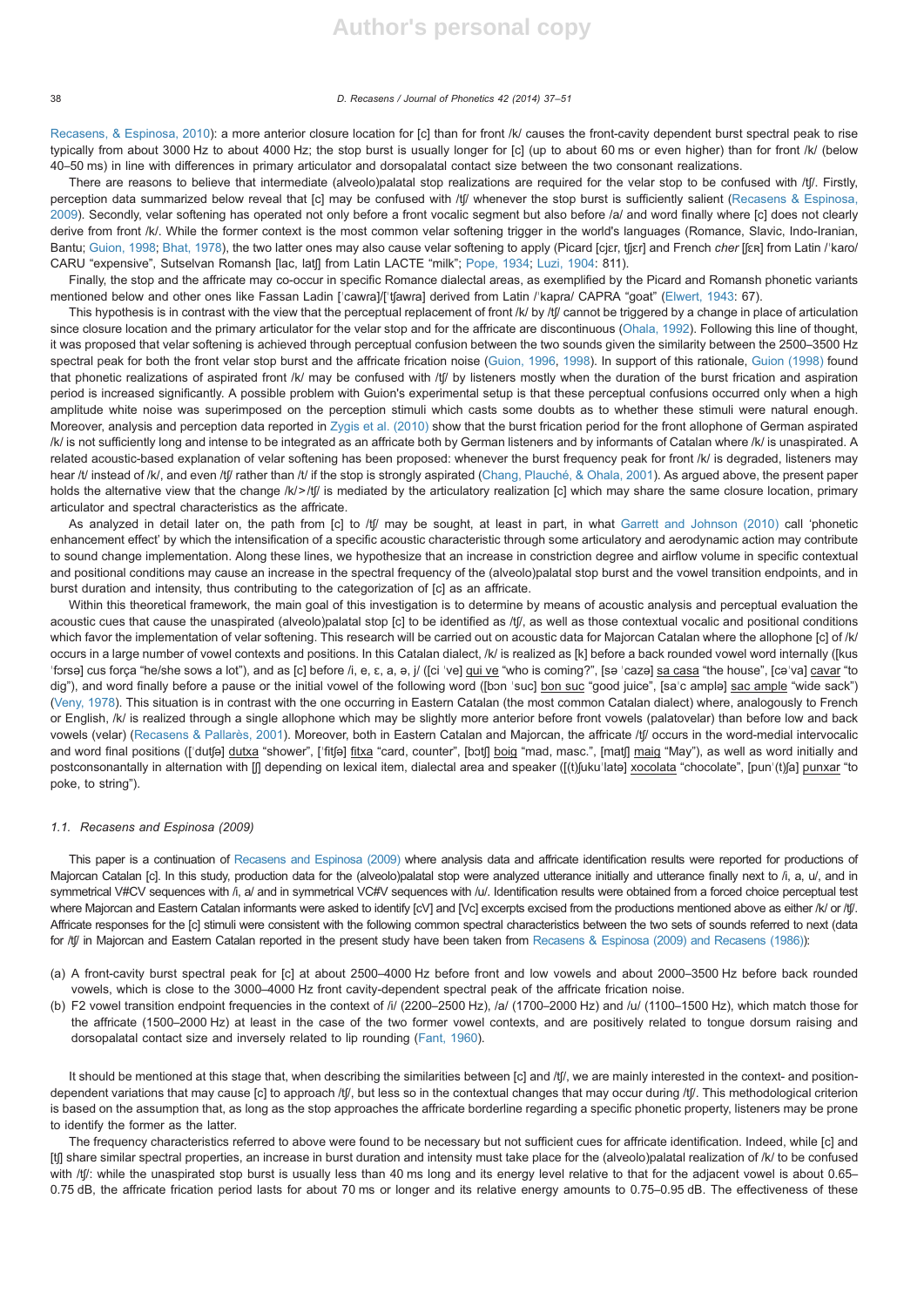acoustic properties explains why the affricate identification percentages in our previous study were higher in some context and position conditions than in others:

- (a) Utterance finally, presumably due to final lengthening which affects prepausal vowels and consonants in Catalan (Recasens, 1991). Indeed, the burst was found to be at least 70–80 ms long, and thus approached the duration of the affricate frication noise, in utterance final position as opposed to less than 40 ms in other positions.
- (b) Intervocalically in the sequences /a#ka, uk#u/, and utterance initially before /a/ (/#ka/) as well. Affricate identification in this case should be attributed mostly to burst energy which turned out to be higher intervocalically than utterance initially and utterance finally (also Zygis et al., 2010), and in the context of the more open vowel /a/ and, less so, /u/ than in the context of /i/. The articulatory factors causing these context- and position-dependent differences in burst intensity appear to be front cavity size which is greater for low than for front vowels, and the cross-sectional area of the lingual constriction which should be especially large in intervocalic position (Dorman, Studdert-Kennedy, & Raphael, 1977; Stevens, 1998). In addition to burst intensity, the presence of large F2 vowel transition ranges, i.e., the formant frequency difference between the transition endpoint and the vowel steady-state period, should also contribute to an increase in affricate identification percentages in sequences with /a, u/. The active role of the vowel transitions following the stop closure in affricate identification in the low vowel context appears to be consistent with [c] exhibiting an [j]-like configuration and a high F2 frequency transition endpoint at consonant offset, as well as with kinematic data for the sequence [aca] showing that the CV lingual movement trajectories are longer and exhibit lesser displacement and velocity than the VC trajectories (Recasens & Espinosa, 2009, 2010b). Co-occurring frication during these long-range CV vowel transitions when the stop constriction becomes especially narrow could very well cause the [j]-like element to be integrated as the frication phase of an affricate.

As pointed out in detail in the following Sections 1.1.1–1.1.3, there are good reasons for conducting a new study that improves significantly the design and results of the analysis and perception experiments performed in Recasens & Espinosa (2009): while [c] yielded a considerable number of affricate responses in our previous study, those responses were not associated with the front vowel context, which favors velar softening in the world's languages (Section 1.1.1); the positional conditions under which affricate identification occurs remained unclear partly because [c] was recorded in a small subset of word and utterance positions only (Section 1.1.2); some methodological steps which were taken in the previous investigation may have rendered the speech material subjected to analysis and perceptual evaluation unnatural in some respects (Section 1.1.3).

#### 1.1.1. Vowel context

Our previous study failed to replicate the universal trend for velar softening to operate before front vocalic segments rather than before low and back ones. The poor affricate identification results obtained for [c] before /i/ were attributed to the presence of a short and weak stop burst, which implies that none of the Majorcan Catalan speakers whose data were used for the preparation of the perceptual stimuli produced the (alveolo)palatal stop before /i/ with enough constriction narrowing and frication so that it could sound like an affricate. This negative outcome calls for the replication of the study with data for a different set of speakers. Therefore, a first hypothesis of the present investigation is that the categorization of [c] as an affricate should be most prone to occur before /i/, and that this ought to be so to a large extent since the [c] burst is expected to be longer before this vowel than before other vowels (regarding an increase in burst duration for lingual stops before high vs low vowels, see also Docherty, 1992). An increase in burst duration before /i/ should be related to the formation of a long and narrow constriction for the passage of airflow at consonant release when the stop consonant is articulated with a considerable degree of linguopalatal contact. Moreover, in line with the fact that the affricate frication noise may exhibit a higher frequency peak than the frication period of [c] (see above), a higher burst spectral frequency and a higher F2 at the endpoint of the vowel transitions for the (alveolo)palatal oral stop before /i/ than before /a, u/ could also contribute to velar softening in the former context rather than in the two latter ones.

Affricate categorization ought to take place before /a/ as well (though less so than before /i/). This expected outcome is in accordance with sound change data from the Romance languages showing that velar softening may operate in this vowel context, and with analysis data revealing the presence of several acoustic characteristics which could render the stop affricate-like in the low vowel context condition (see Section 1.1): large F2 vowel transition ranges, which may contribute to the integration of [j] as the fricative element of an affricate if the lingual constriction is sufficiently narrow; a high stop burst energy level; relatively high frequency burst spectra and F2 vowel transition endpoints.

#### 1.1.2. Position

Another reason for carrying out a new study is to explore more thoroughly the hierarchy of positions under which affrication occurs. As summarized above, affricate responses in our previous study turned out to be as high or higher utterance finally and intervocalically (both in the case of the V#CV and VC#V sequences) than utterance initially, presumably since the stop burst was especially long prepausally and especially intense intervocalically. Assuming that the change of a stop into an affricate involves some articulatory reinforcement (see Buiza & Plug, 2012; Lavoie, 2001 in this respect), these data appear to be in contradiction with the prediction that articulatory strengthening ought to vary with position in the progression utterance initial>word initial>syllable initial, as revealed by literature studies (Fougeron & Keating, 1997) and by electropalatographic data showing that closure duration and linguopalatal contact size for [c] in Majorcan Catalan are greater after a pause than intervocalically (Recasens & Espinosa, 2006, 2009). A rationale for this apparent contradiction follows.

As for the utterance-final scenario (and as confirmed by the auditory impression of the paper author), prepausal [c] yielded high affricate identification percentages presumably since a very long burst caused the stop to be heard as [ç], and this fricative sound was judged to be more similar to /tʃ/ than to /k/ by the informants who took the identification test. This possibility is consistent with word-final [c] becoming [ç] as well as [tʃ] in Romance dialects (Nonsberg [laç] from Latin /ˈlako/ LACU "lake", Romansh [lac, latʃ] from Latin /ˈlakte/ LACTE "milk").

As for the presence of high /t[/ identification percentages for intervocalic [c], we would like to propose that the best environment for the identification of [c] as an affricate is the word-initial intervocalic position. The rationale for this proposal is that, while the word initial position contributes to articulatory strengthening through closure and burst lengthening and a frequency increase at the endpoint of the F2 vowel transitions, the presence of two flanking vowels may cause the stop burst to approach the intensity level of /tʃ/. It may thus be argued that an increase in all these acoustic dimensions is needed for [c] to be integrated as an affricate. Moreover, to the extent that phonetic segments may be strengthened word finally (Barnes, 2006; Keating, Wright, & Zhang, 1999), it is also hypothesized that the identification of [c] as an affricate could be favored in word-final intervocalic position as well. The utterance initial and the word-medial intervocalic positions appear to be less likely affrication candidates presumably since the burst energy level may not be high enough in the former case and the closure and frication periods are especially short in the latter. Treating the word-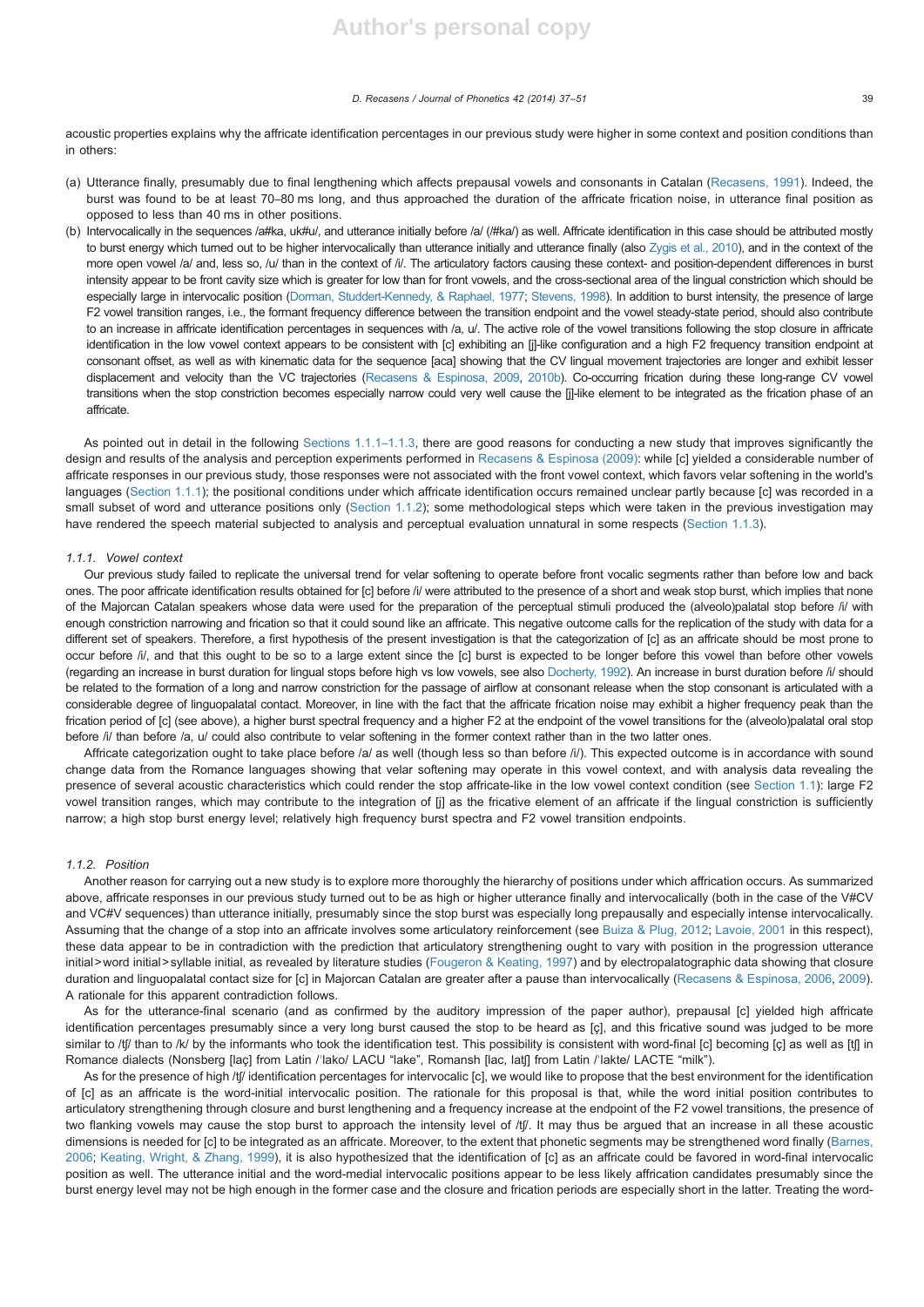medial intervocalic position as weaker than the word-initial position is consistent with the trend for the velar softening outcome to be an affricate in the latter position and both an affricate and a fricative in the former (Romansh [tʃun] from Latin /ˈkinkwe/ CINQUE "five", [vi'ʒin] from Latin /vi'kino/ VICINU "neighbour", Southern Italian dialects [ˈdɛtʃi] from Latin /ˈdɛke/ DECE; Rohlfs, 1966: 289, Lausberg, 1970: 317, 363).

Based on this working hypothesis and on the positional distribution of the affricate and fricative outcomes of original [c] in several Romance languages, the evolutionary path from /k/ to /tʃ/ through [c] could be reconstructed as follows:

- (a) The affricate outcomes that we observe word initially and word finally (Romansh [tʃun], [latʃ]) should be generated though the change [c]>[tʃ] in the V#CV and VC#V positional conditions rather than postpausally or prepausally.
- (b) The fricative outcome that we observe in the word-medial intervocalic position (Romansh [viˈʒin]) arose either through stop lenition (i.e., [c]>[ʃ]) or through stop affrication followed by lenition (i.e., [c]>[t[]>[f]). On the other hand, the fricative outcome that we find word finally (Nonsberg [laç]) may have developed through the straight replacement of [c] by [ç] when the stop was followed by a pause.

The hypothesis that velar softening should vary with position in the ways outlined above could not be fully explored in our previous study since data for the V#CV and VC#V sequences were available only for a subset of vowels, and data for the VCV condition were not included. The present investigation will test the effect of position and vowel context on velar softening with acoustic data for all sequences where the allophone [c] of /k/ occurs in Majorcan Catalan, i.e., before /i, a/ in V#CV, VCV and #CV sequences and after /i, a, u/ word finally whether before a vowel or a pause.

### 1.1.3. Experimental conditions

The need to perform a new study is also motivated by several methodological issues. Artificial palates were used for the speech recordings in Recasens and Espinosa (2009) which questions the naturalness of the speech material subjected to analysis mostly since the palates in question may have interfered with the quality of the [c] frication noise. Moreover, due to limitations of the EPG data acquisition system, the acoustic signal was digitized at 10 kHz, which did not allow taking spectral measures of the [c] burst above 5000 Hz. Finally, given that the stop burst productions of the Majorcan Catalan speakers who took part in the study were not salient enough, the burst energy level of the acoustic stimuli which were presented to Catalan subjects for perceptual identification had to be increased by about 12 dB so that the stimuli in question could become more affricate-like. The present investigation will cope with these methodological shortcomings by recording natural unperturbed speech at a 22,050 Hz sampling rate, and by keeping the original stop intensity level of the perception stimuli largely unmodified.

# 1.2. Summary

This present study will look for the acoustic characteristics which render [c] similar to /tʃ/ in specific contexts and positions, and will submit them to perceptual evaluation. It improves in many respects the experimental design of our previous study Recasens and Espinosa (2009) by using a more complete set of contextual and positional conditions, a different set of Majorcan Catalan speakers, and more natural experimental conditions. Two major hypotheses will be tested:

Hypothesis 1. The categorization of [c] as an affricate ought to occur before /i/ in line with the universal pattern of velar softening, and with experimental evidence showing that the stop burst may be especially long and that the burst and the vowel transitions may exhibit high frequency characteristics in this vowel context. To a lesser extent, affricate identification is also expected to take place before /a/ mostly due to the high stop burst intensity level and the large vowel transition ranges.

Hypothesis 2. The identification of [c] as an affricate is expected to occur in the word-initial intervocalic position and, to a lesser extent, in the wordfinal intervocalic position rather than utterance initially and in the word-medial intervocalic position. This position ranking is based on positiondependent differences in articulatory strengthening and burst intensity.

The paper is divided into two separate sections. The analysis in Section 2 explores the potential contribution of the stop burst spectral, duration and intensity properties, and of the F2 frequency endpoints and ranges of the vowel transitions, in rendering [c] affricate-like in different contexts and positions. Section 3 provides results from two identification tests where the perceptual contribution of these acoustic characteristics to affricate categorization is evaluated.

# 2. Production

### 2.1. Method

### 2.1.1. Recording procedure

Acoustic data were collected for /k/ next to the vowels /i, a, u/ in symmetrical V#CV, VC#V and VCV sequences and in #CV and VC# sequences (see 1–15 in Appendix A). Throughout the paper the first and second vowels in the intervocalic sequences will be often referred to as 'V1' and 'V2', and the five sequence structures V#CV, VC#V, VCV, #CV and VC# as 'sequence types'. The velar stop phoneme exhibits an (alveolo)palatal realization in all cases except for the V#CV, VCV and #CV sequences with postconsonantal /u/ where it is realized as [k] (see Section 1 and phonetic transcriptions in Appendix A).

All segmental sequences subjected to analysis were embedded in three- to five-syllable long Catalan sentences. Lexical stress fell on all vowels adjacent to the target stop consonant except for the VCV sequences 7–9 where V2 but not V1 bears lexical stress since words are required to exhibit only one lexical stress in Catalan. In this case the quality of unstressed V1 differs from that of stressed V2 as follows: /a/ is realized as [a] when stressed (V2) but as [ə] when unstressed (V1); moreover, among the two back rounded vowels [o] and [u] which may occur in unstressed position in Majorcan Catalan, [o] had to be chosen as V1 since meaningful two-syllable words with V1=[u] were hard to find.

As shown by the speech material listed in Appendix A, the consonants preceding and/or following the V#CV, VC#V, VCV, #CV and VC# sequences are produced for the most part with a relatively high and front tongue body position, i.e., the dentals /t, d/ and the alveolars /s, z, n/. In a few cases and due to lexical restrictions, however, the contextual consonants of interest are articulated with some tongue predorsum lowering (the alveolar trill /r/ in sentences 7 and 13, and dark /l/ in sentence 10), or with lip closing and no prominent tongue activity (the labial /b/ in sentence 9). Differences in vocal tract configuration among these contextual consonants were not expected to affect significantly the frequency characteristics of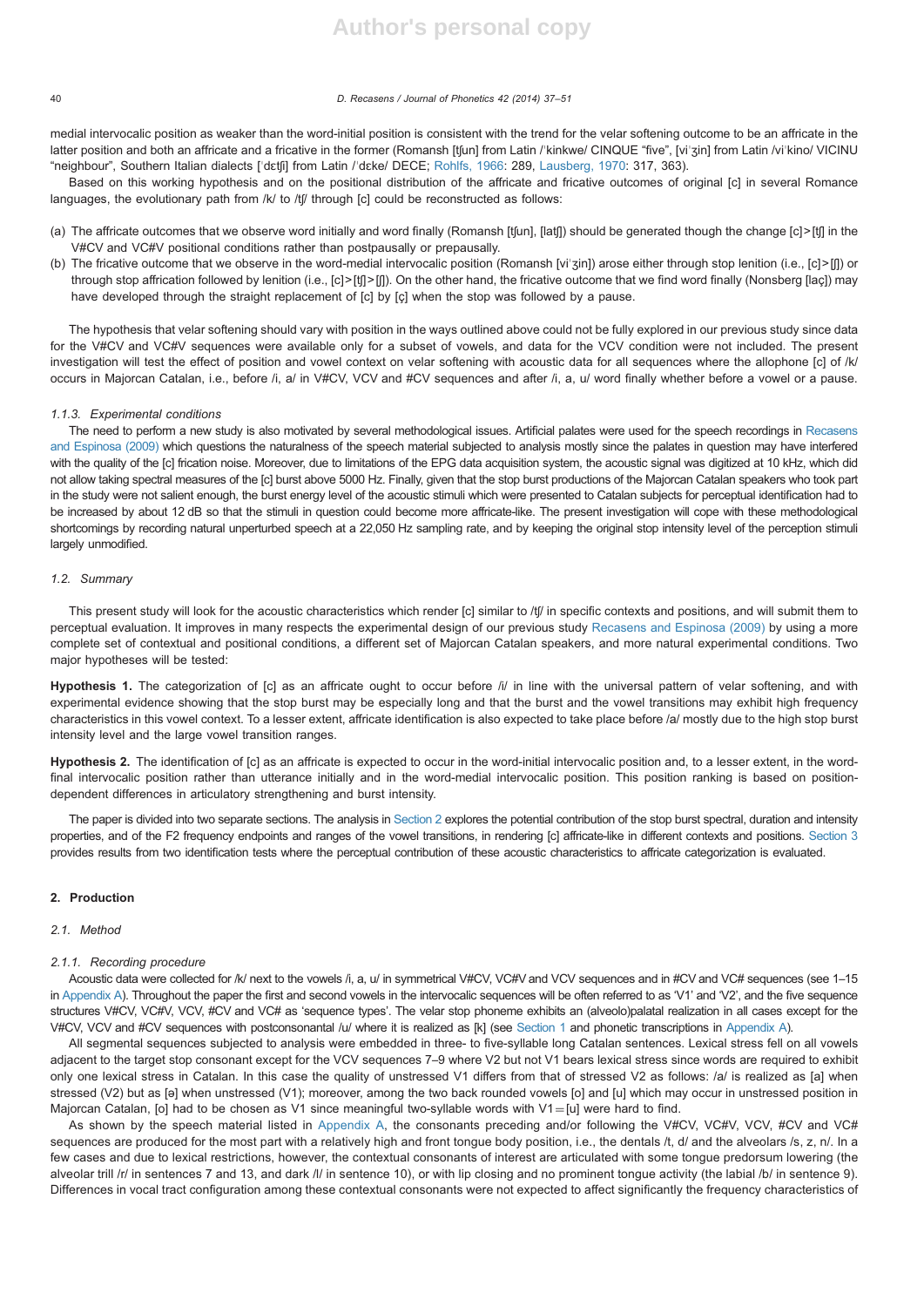distant acoustic events subjected to measurement, i.e., the burst spectral peak at /k/ offset and the endpoint of the formant transitions at V1 offset and V2 onset.

The speech material was read several times by 9 middle-aged male speakers born and living in the town of Manacor located in the island of Majorca whose native tongue is Majorcan Catalan and use it exclusively in their everyday life. These subjects were preselected as genuine by the coordinator of the language services department of the Manacor town hall since they show all other most relevant dialectal features and have been living all their lives in the island. The need to carry out a preliminary selection of informants is justified by the fact that the affricate-like quality of [c] in present-day Majorcan Catalan is a non-prestigious speech feature (regarding this and other receding dialectal features such as /l/ darkness and the attitude of Majorcan Catalan speakers towards them, see Simonet, 2010 and Pieras, 1999). Data for those three speakers who produced [c] with a high palatal and thus affricate-like quality, i.e., SI (Sion), LLO (Llodrà) and AN (Andreu), were selected for the present experiment. It should be stated in this respect that the goal of the present investigation was not to characterize the (alveolo)palatal stop productions of the Majorcan Catalan speakers as a whole, but to elicit those acoustic features which may contribute to the identification of [c] as /t[/ in those contexts and positions where velar softening occurs in the world's languages. This explains why only those speakers whose productions could trigger the change in question were selected for analysis since, as already found in our previous study, this was prone to occur only whenever specific affrication cues were available in the appropriate contextual and positional conditions. This selection procedure was carried out both though listening and based on acoustic measures mosty of /k/ before /i/ in the sequences V#CV, VC#V, VCV and #CV where velar softening is most prone to occur. The most noticeable speakerdependent difference appeared to be in burst duration: the burst was especially long (about 55–70 ms; see also Section 3.1) word initially for speakers AN and LLO and utterance initially for speaker SI. The five speakers showing the longest burst of all nine subjects exhibited similar burst spectral characteristics both regarding the front-cavity dependent spectral peak and the center of gravity (the latter measure yielded 5700–5900 Hz in all cases; see Section 2.1.2).

Acoustic recordings were made with a 22,050 Hz sampling rate in quiet recording conditions in the Majorcan town of Manacor using a laptop with a 24-bit external Sound Blaster card and an AKG D70 microphone. Although some higher spectral information may be missed using a 22,050 Hz sampling rate, this sampling frequency ought to be sufficient for capturing all the essential spectral aspects of the stop productions whether derived from single frequency peaks or from the centroid. Five repetitions of each sequence for each speaker were chosen for analysis.

# 2.1.2. Data analysis

In order to investigate the effect of vowel context and position on consonant realization, several acoustic characteristics were subjected to measurement using the Computerized Speech Lab (CSL) analysis system of Kay Elemetrics, and applying essentially the same criteria as in our previous study Recasens and Espinosa (2009).

The F1, F2 and F3 frequencies were measured at the onset, midpoint and offset of V1 and V2 in the V#CV, VC#V and VCV sequences, and at the vowel endpoint and midpoint in the #CV and VC# sequences. All frequency measurements were taken on spectrographic displays placing a cursor in the middle of the formant with the assistance of LPC spectra whenever necessary. The vowel formant frequency ranges were determined by subtracting the frequency value at the vowel midpoint from that at the vowel edges limiting with the stop consonant. Only data for the F2 vowel transition endpoints and ranges will be submitted to statistical analysis since they reflect most accurately variations in tongue dorsum raising and fronting (Fant, 1960), and are most effective in consonant identification (Liberman, Delattre, Cooper, & Gerstman, 1954; Delattre, Liberman, & Cooper, 1955). Transition ranges may be positive or negative depending on whether the formant frequency at the vowel transition endpoint is higher or lower than that at the vowel midpoint, respectively.

The spectral peak and center of gravity (COG) of the burst for the allophones [c] and [k] of /k/ were measured on autocorrelation 0–11025 Hz LPC spectra with 14 coefficients. Spectra were sampled at the onset of the frication noise following the burst spike with a narrow 15 ms full-Hamming window so as to exclude information located outside the frication period. The burst spectral peak was identified on spectral averages across repetitions of each sequence at about the expected frequencies referred to in Section 1.1. COG was calculated by adding the product of all spectral frequencies by their corresponding amplitudes and dividing the outcoming value by the sum of all the amplitude values (McDonough & Wood, 2008; Ladefoged, 2003). COG values were collected for each sequence token and averaged across all tokens. Both spectral peak and COG are front-cavity dependent and, therefore, should capture similar sources of information (Cho, Jun, & Ladefoged, 2002).

Closure duration for the allophones [c] and [k] of /k/ was measured from the offset of formant structure for the preceding vowel until the stop burst in the V#CV, VC#V, VCV and VC# sequences, and burst duration from the burst spike until the first glottal pulse of the following vowel in the V#CV, VC#V, VCV and #CV sequences and until burst frication offset in the VC# sequences. Absolute burst energy values were computed on 10 ms window energy profiles at two points in time for each sequence token: at the same temporal frame selected for measuring the spectral peak frequency (i.e., immediately after the burst spike) and at burst midpoint, in order to account for the fact that the intensity level may change during the burst. Energy values in dB are obtained by multiplying intensity by duration (Dorman et al., 1977). Relative burst energy values were also calculated for all sequence repetitions by dividing the absolute energy value at the stop burst by that at the midpoint of the stressed vowel following the consonant in V#CV, VC#V, VCV and #CV sequences and preceding the consonant in VC# sequences (Cho et al., 2002).

# 2.1.3. Statistics

Data for the sequences with /k/ were analyzed statistically using the General Linear Model Univariate analysis design (GENLIN) on IBM SPSS Statistics 20. Tests were run on mean values across tokens with 'speaker' as a random variable. The following ANOVAs were performed: two threeway ANOVAs on the F2 vowel transition frequency endpoints and ranges, with 'vowel quality' ('i, a, u'), 'consonant position' (V#CV, VC#V, VCV, #CV and VC#, or a subset of these sequence structures depending on the test) and 'vowel position' (V1, V2) as factors; two three-way ANOVAs on the absolute and relative burst energy data with the factors 'vowel quality', 'consonant position' and 'burst time' ('burst onset', 'burst midpoint'); three twoway ANOVAs on the closure duration data, and on the burst COG and duration values, with 'vowel quality' and 'consonant position' as independent factors. Bonferroni post-hoc tests were executed whenever independent variables with more than two levels turned out to be significant. Significant interactions were interpreted on the basis of results obtained from additional one-way ANOVAs run on all levels of a given factor while keeping the other factor constant. In all tests, the significance level was established at  $p < 0.05$ .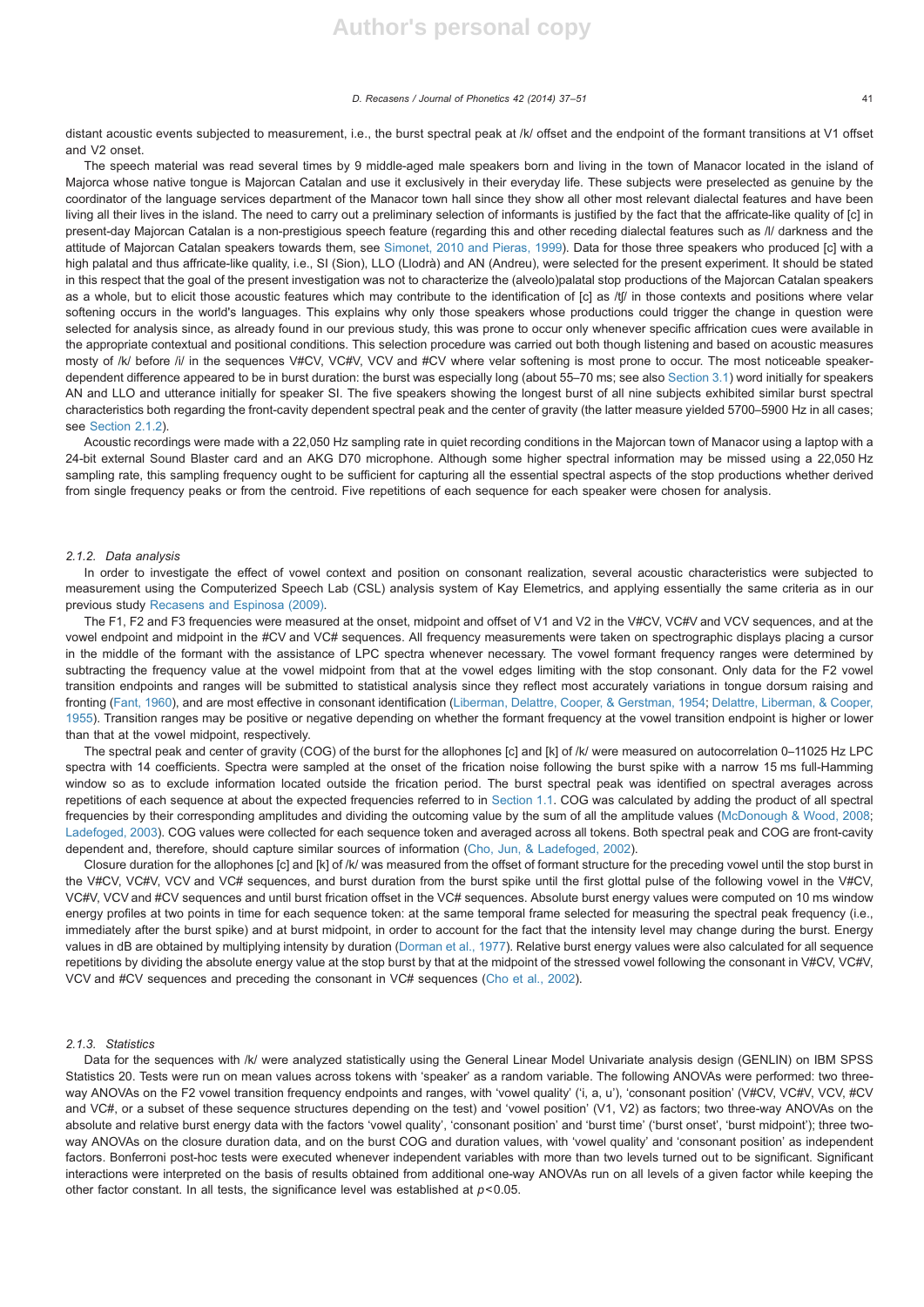# **Author's personal copy**

#### 42 D. Recasens / Journal of Phonetics 42 (2014) 37–51

# 2.2. Results

# 2.2.1. Vowel transitions

The initial hypothesis was that the vowel frequency component should contribute to velar softening as long as the F2 transition endpoint values match those for /t[/ above 1500 Hz, and the corresponding vowel transition ranges are large enough for the non-high vowels /a, u/. Moreover, an increase in F2 frequency could render [c] more affricate-like before /i/, and word and utterance initially (#CV, V#CV) than word and utterance finally (VC#, VC#V), the word medial intervocalic position being the least favored.

Statistical results for both the F2 transition endpoint values and ranges yielded a main effect of 'vowel quality'  $(F(2, 46)=770.93, p<0.001;$  $F(2, 46) = 32.48$ ,  $p < 0.001$ ) and significant 'consonant position' ( $F(4, 46) = 22.47$ ,  $p < 0.001$ ;  $F(4, 46) = 16.11$ ,  $p < 0.001$ ), and 'consonant position'×'vowel quality' interactions for each acoustic dimension  $(F(8, 46) = 24.05, p < 0.001; F(8, 46) = 12.21, p < 0.01$ ). As shown in Fig. 1, these effects were associated with higher endpoint frequencies for /i/ (about 2000 Hz or higher) than for /a/ (about 1500-2000 Hz), and with higher endpoints for the (alveolo)palatal allophone [c] in the VC#V and VC# sequences (at 1350–1650 Hz) than for the velar allophone [k] in the V#CV, VCV and #CV sequences (below 1000 Hz) in the /u/ context condition. Thus, while the F2 frequency values for [c] appear to be appropriate for affricate identification in essentially all vowel contexts, they may be most prone to cue the affricate outcome in the context of /i/ and least prone to do so in the context of /u/. F2 endpoint differences as a function of position were marginally significant at the p<0.05 level for /i/ (V#CV>VCV) and /a/ (VCV>VC#), which is in support of a possible effect of articulatory reinforcement on velar softening in the word initial position in the /i/ vowel condition. The F2 vowel transition ranges are larger for /a/, and for /u/ in specific consonant positions (see below), than for /i/.

Some more relevant information about velar softening derives from the significant 'vowel position' × 'vowel quality' interactions ( $F(2, 46) = 8.85$ )  $p$ <0.001;  $F(2,46) = 6$ ,  $p$ <0.01). Regarding the intervocalic sequences with /a/, F2 was significantly higher at V2 onset than at V1 offset and the CV transition ranges significantly greater than the VC ones, which is in accordance with the presence of a [j]-like configuration at closure offset and the possibility that it contributes to the generation of an affricate frication noise (see Fig. 1, middle graph and Introduction). As for those sequences where [c] is flanked by /u/, there was a higher F2 and larger VC transitions at V1 offset (1650 Hz for [uc#(u)], 1482 Hz for [uc#]) than at V2 onset (1371 Hz for [(u)c#u]), which suggests that there is more /u/-dependent lip rounding at the offset than at the onset of the (alveolo)palatal stop.

In sum, based on the vowel transitions data reported here and largely in agreement with Recasens and Espinosa (2009), the identification of [c] as /t[/ may be favored by the F2 transition endpoints in all contextual vowel conditions though presumably more so next to /i/ than to /a/ and next to /i, a/ than to /u/. Stop affrication should also be favored by an increase in the range of the VC and, more so, CV formant transitions in the /a/ context condition, and of the VC formant transitions in the /u/ context condition. Velar softening may also be triggered word initially when [c] occurs next to /i/.

#### 2.2.2. Consonant period

As reported in Section 1.1, for the stop acoustic attributes to parallel those for /t[/, the burst should show at least a 3000 Hz spectral peak and be about 70 ms long or longer, while also approaching the intensity level of the adjacent vowels. In parallel to the vowel transitions frequency data, an increase in tongue contact associated with articulatory reinforcement could cause closure and burst duration, as well as burst spectral frequency, to increase word and utterance initially and less so word finally; on the other hand, an increase in burst intensity should render [c] most affricate-like intervocalically. Utterance final stops are expected to be especially long due to final lengthening.

2.2.2.1. Closure and burst duration. ANOVAs run on the stop closure duration data yielded a main effect of 'vowel quality' ( $F(2, 22) = 4.69$ ,  $p < 0.05$ ) which, as shown in Fig. 2, was associated with a slightly longer stop closure in the context of /u/ vs /a/ ( $p$ <0.05). Closure duration was also found to vary as a function of position ( $F(3, 22) = 41.83$ ,  $p < 0.001$ ), with the closing period being significantly longer utterance finally than elsewhere due to final lengthening (about 110 ms vs about 50-85 ms;  $p$ <0.001), but not word initially than word medially.

Regarding burst duration, the ANOVA yielded a main effect of 'vowel quality' ( $F(2, 28) = 4.80$ ,  $p < 0.05$ ) and 'consonant position' ( $F(4, 28) = 58.23$ ,  $p$ <0.001). As shown in Fig. 3, the burst was longer in the context of  $\hbar$  (50–70 ms) vs /a, u/ (less than 40 ms) across positional conditions, and differences between /i/ and /a/ reached statistical significance (p<0.05). This finding, which did not come out in Recasens and Espinosa (2009), suggests that *li/* may contribute to velar softening since the duration of the stop burst in this vowel context may parallel the minimal frication duration for /t[/. Moreover, analogously to the closure duration data, final lengthening caused the stop burst to be significantly longer utterance finally (115.5– 122.1 ms) than in the remaining positions (p<0.001). Interestingly enough, data for the vowel /i/ in Fig. 3 also show some (non-significant) position-



Fig. 1. Vowel formant trajectories for V#CV, VC#V, VCV, #CV and VC# sequences with /k/ and the vowels /i, a, u/. F1, F2 and F3 values are given at three temporal points during the vowel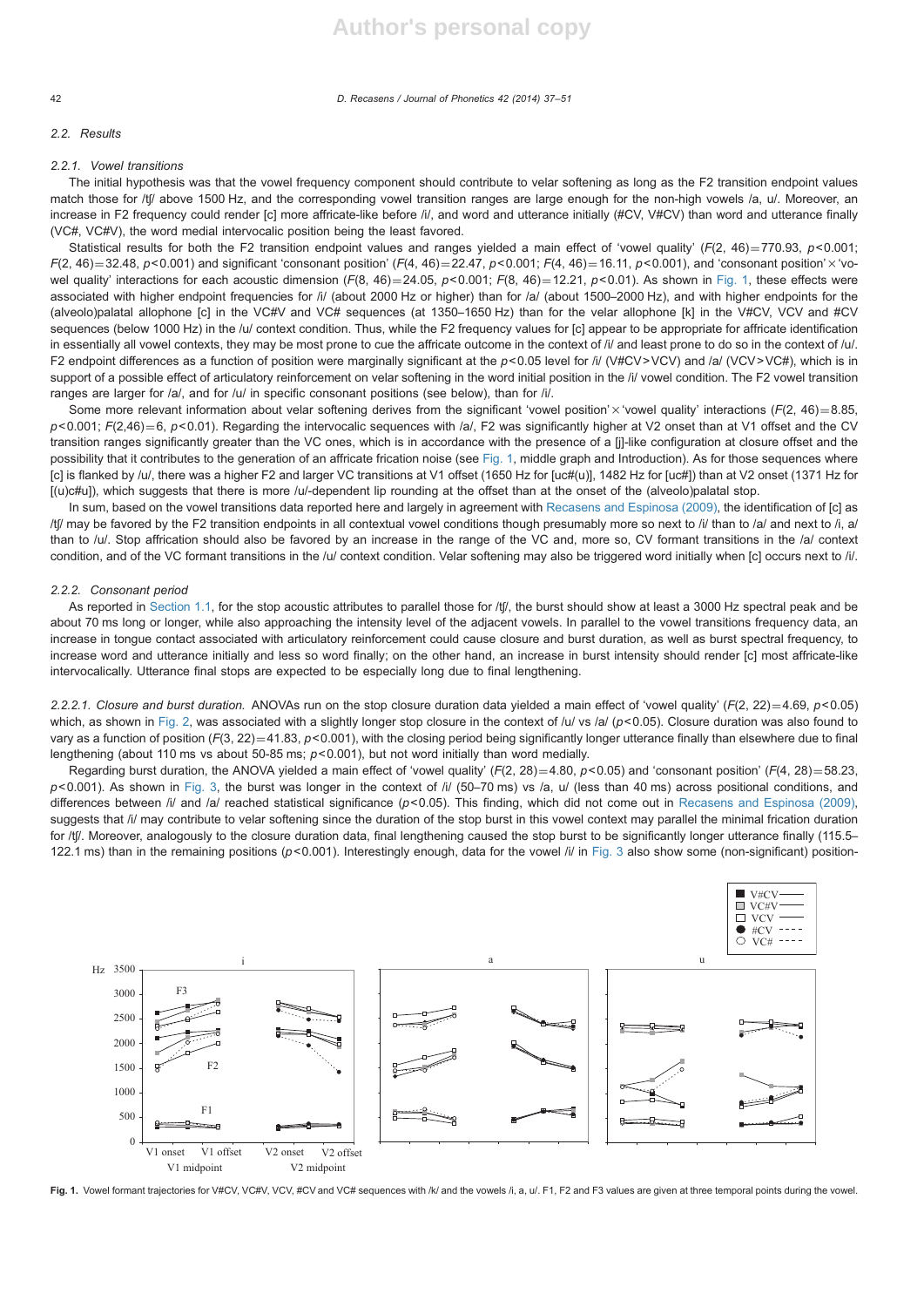# **Author's personal copy**

#### D. Recasens / Journal of Phonetics 42 (2014) 37–51 43



Fig. 2. Closure durations for  $\frac{1}{K}$  as a function of contextual vowel  $\langle i, a, u \rangle$  and sequence type  $\langle \frac{u}{K} \rangle$ ,  $\langle \frac{v}{K} \rangle$ ,  $\langle \frac{v}{K} \rangle$ ,  $\langle \frac{v}{K} \rangle$ ,  $\langle \frac{v}{K} \rangle$ . Error bars correspond to one standard devi



Fig. 3. Burst duration values for /k/ plotted as a function of the contextual vowels /i, a, u/ and the sequence types V#CV, VC#V, VCV, #CV and VC#. Error bars correspond to one standard deviation.



Fig. 4. Spectral peak and COG frequency values (left and right graph, respectively) for the /k/ burst plotted as a function of the contextual vowels /i, a, u/ and the sequence types V#CV, VC#V, VCV, #CV and VC#. Error bars correspond to one standard deviation.

dependent differences in stop burst duration varying in the progression /#ki/>/i#ki/>/ik#i, iki/, which suggests that the consonant may be reinforced by lengthening its stop burst word- and utterance-initially whenever situated next to the high front vowel.

2.2.2.2. Burst spectral characteristics. As shown by Fig. 4 (left graph), the burst spectral peak frequency for /k/ varies with vowel context and position. It is highest and thus affricate-like for the (alveolo)palatal allophone [c] in sequences with contextual /i, a/ (3500-5000 Hz) and somewhat higher next to /a/ (4189–4980 Hz) than next to /i/ (3675–4373 Hz), and there are no clear position-dependent effects on its frequency location in any of the two vowel contexts. Lip rounding and perhaps less dorsopalatal contact account for why [c] shows a lower spectral peak next to /u/, which turned out to be somewhat higher for /uk#/ (3280 Hz) than for /uk#u/ (2260 Hz) and therefore affricate-like in the former case but not in the latter. The lowest peak frequency corresponds to the velar allophone [k] in the sequences /u#ku, uku, #ku/ (606–735 Hz).

Another way to look for possible spectral differences among consonant realizations is through inspection of the overall burst spectral configurations. The left and middle graphs in Fig. 5 reveal similar cross-speaker spectral shapes for the [c] burst in the two vowel contexts /i/ and /a/. These spectral configurations exhibit a lower peak at the same frequencies indicated by the bars in the left graph of Fig. 4, a higher peak at about 10 kHz, and a flat plateau extending between the two peaks. Moreover, they show no apparent position-dependent differences in peak location and spectral shape though there appears to be a trend for [c] to exhibit a higher amplitude spectral configuration in utterance-initial position. The burst spectra for the (alveolo)palatal and velar allophones of /k/ in the context of the vowel /u/ plotted in the right graph of the figure exhibit peaks at similar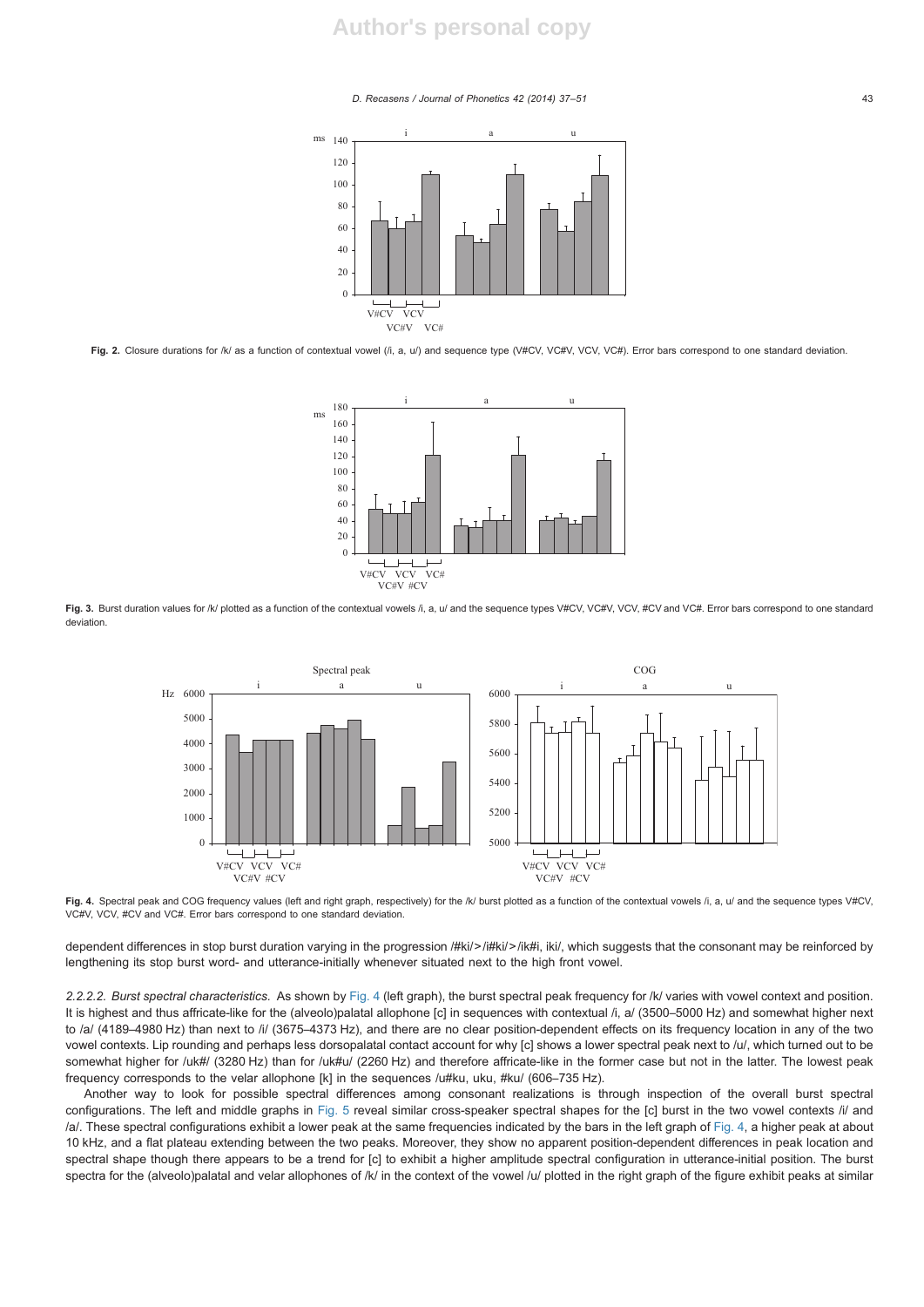

Fig. 5. LPC spectra for the /k/ burst plotted as a function of the contextual vowels /i, a, u/ and the sequence types V#CV, VC#V, VCV, #CV and VC#.



Fig. 6. Absolute and relative burst energy values for /k/ plotted as a function of the contextual vowels /i, a, u/ and the sequence types V#CV, VC#V, VCV, #CV and VC#. Filled and unfilled bars show energy values taken at burst onset and at burst midpoint, respectively. Error bars correspond to one standard deviation.

frequencies to those denoted by the bars in Fig. 4 (left graph), i.e., at 3280 Hz for [c] in the VC# sequence, at 2260 Hz for [c] in the VC#V sequence, and below 1000 Hz for [k] in the three remaining sequences V#CV, VCV and #CV.

Statistical tests run on the burst COG values yielded a main 'vowel quality' effect  $(F(2, 28) = 12.03, p < 0.001)$  which, as shown by the right graph of Fig. 4, was associated with a significantly higher value for /i/ (5743.4–5820.1) than for /u/ (5428.2–5693.4) and /a/ (5741.1–5541.9) at the p <0.001 and  $p$ <0.05 levels of significance, respectively. The COG data match the spectral peak frequency data in the left graph of the figure in showing no effect of consonant position and differs from it in exhibiting a higher value in the context of /i/ vs /a/.

In sum, the burst frequency component parallels the vowel transition endpoints in favoring [c] affrication in all vowels contexts and, assuming that affrication may increase with frequency height, next to /i/ followed by contextual /a/ and /u/ in this order. No clear preference for any specific position arises from the burst spectral data.

2.2.2.3. Burst energy. The left and right graphs in Fig. 6 plot absolute and relative burst energy values as a function of vowel context and consonant position at burst onset (filled bars) and at burst midpoint (unfilled bars).

Statistical results are similar for the two energy data types. As revealed by the left graph of the figure, the burst time effect was related to higher energy values at burst midpoint than at burst onset, i.e., unfilled bars are higher than filled bars, both for the absolute and relative energy data  $(F(1, 58) = 13.15, p < 0.001; F(1, 58) = 12.41, p < 0.001$ ). On the other hand, the 'vowel' effect achieved significance for the absolute burst energy data only ( $F(2, 58) = 3.07$ ,  $p < 0.05$ ), and was associated with the presence of a slightly higher burst energy level for [c] before /u/ than before *ii*/ ( $p < 0.05$ ); absolute and relative burst energy values were also higher in the context of /a/ than of /i/ though this difference did not reach statistical significance. The 'consonant position' effect was significant for both energy types  $(F(4, 58)=3.30, p<0.01; F(4, 58)=4.54, p<0.01$ . As shown in the graphs, this significant effect was associated with a trend for the stop burst to be somewhat more intense intervocalically than utterance initially and utterance finally, i.e., for the V#CV, VC#V vs VC# sequences (absolute intensity), and for the V#CV, VCV vs #CV and the VCV vs VC# sequences (relative intensity). Based on these burst energy data, it may be hypothesized that [c] should be most prone to be identified as an affricate next to low and back rounded vowels, and in the intervocalic position perhaps mostly so when a word boundary is present.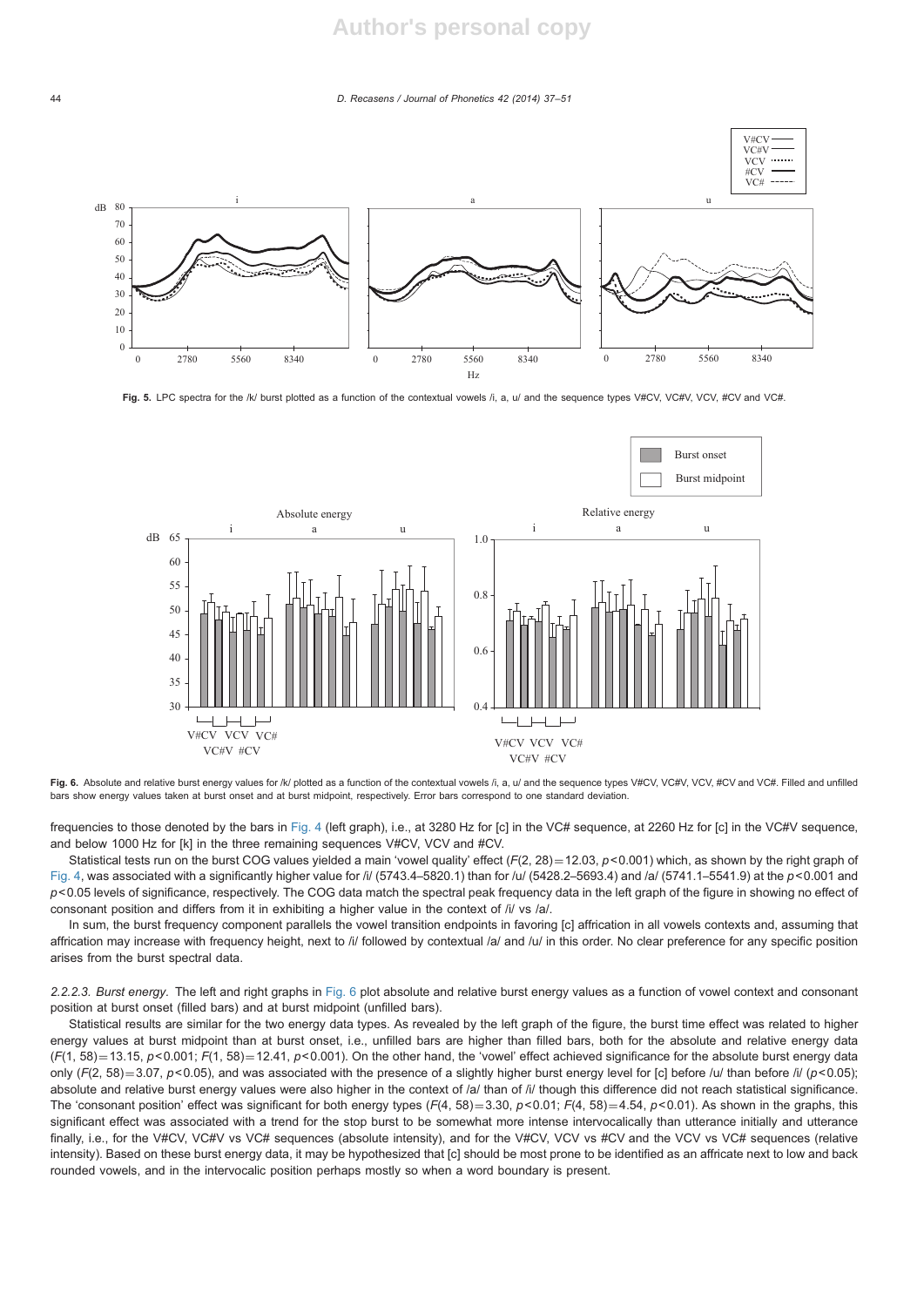### 2.2.3. Summary and hypothesis reevaluation

The analysis data presented in the preceding sections allow reevaluating the two hypotheses about the effect of vowel context and position on velar softening formulated in Section 1.2.

As for the effect of vowel context and in agreement with the most general contextual patterns of velar softening in the world's languages, the analysis results reported in the present investigation suggest that we ought to be in a better position to test Hypothesis 1 than in our previous study and, therefore, to elicit whether [c] may be categorized as an affricate more often before *i*|/ rather than before other vowels. This could be so since the vowel transition endpoint and burst spectral frequency values happen to be higher when [c] is followed by /i/ than when it precedes other vowels. Moreover, while in Recasens and Espinosa (2009) the stop burst was less than 40 ms long before any vowel, burst duration turns out to be higher before /i/ (50-70 ms) than before /a, u/ in the present investigation, thus meaning that the three Majorcan Catalan speakers SI, LLO and AN produced the sequence [ci] with a long burst frication noise which could be categorized as an affricate by listeners. Burst energy values and vowel transition ranges, on the other hand, were in agreement with Recasens and Espinosa (2009) in being higher and thus more affricate-like next to /a, u/ than to /i/.

As for the role of position, the vowel transition endpoint frequency and burst duration values suggest that velar softening in the /i/ context condition could be related to articulatory reinforcement word initially. As for the /a, u/ contexts, the analysis results indicate that [c] affrication may be cued by an increase in burst energy intervocalically rather than utterance initially and finally. Moreover, analogously to Recasens and Espinosa (2009), the stop closure and burst turned out to be especially long utterance-finally which may account for why prepausal [c] may be perceived as [ç] in this utterance position. Within this scenario, the prediction of Hypothesis 2 that the categorization of [c] as /tʃ/ should operate mostly in word-initial intervocalic position and, to a lesser extent, in word-final intervocalic position becomes feasible if we assume that the endpoint frequency of the vowel transitions and burst duration (which achieve their maximum word initially), and burst energy (which is highest intervocalically), contribute jointly to the affricate percept. The analysis data reported in the present investigation provide some support for this prediction in the case of contextual /i/ (see Sections 2.2.1 and 2.2.2.1), but less so in the context of /a/ where burst energy was highest intervocalically irrespective of word position.

# 3. Perception

In light of the analysis data presented in Section 2.2, this section reports results from two perception tests seeking to uncover the acoustic cues which cause [c] to be identified as /tʃ/ and to verify the hypotheses on velar softening formulated in Section 1.2. Test 1 explores the following issues using stimuli for a full set of vowel contexts and consonant positions: whether Catalan subjects are prone to identify [c] as /tʃ/ before /i/ rather than before /a, u/; the extent to which affricate identification percentages become especially high word-initial intervocalically and perhaps word-final intervocalically as well. Perception Test 2 has been designed in order to ascertain whether, in line with the author's auditory impression and the perceptual results obtained in Recasens and Espinosa (2009), [c] may be perceived highly often as /tʃ/ in the case of the sequence [uc#u]. A reason for this outcome, which does not match the conditions under which velar softening takes place in the world's languages, should lie in the relatively high burst energy level and perhaps the large F2 frequency range of the VC transitions (about 400 Hz) rather than in the burst duration and spectral characteristics since [c] was found to exhibit a short burst and a not too high burst spectral peak frequency in the sequence [uc#u]. The issue as to why a candidate for stop affrication is not likely to be a candidate for velar softening will be addressed in the Discussion section.

# 3.1. Method

The perception stimuli of Tests 1 and 2 were composed of CV excerpts with /k/ excised from a subset of the V#CV, VC#V, VCV and #CV sequences subjected to analysis, which contained the stop burst and the vowel following the consonant. Sequences with utterance-final /k/ were not included in the perception tests since the (alveolo)palatal consonant sounded [ç]-like rather than [tʃ]-like in this case (see Section 1.1.2). Test 1 was composed of stimuli taken from speaker AN's productions. It included five repetitions of three tokens of those sequences where /k/ exhibits an (alveolo)palatal stop realization, i.e., word-initial intervocalic /i#ki, a#ka/, word-final intervocalic /ik#i, ak#a, uk#u/, word-medial intervocalic /iki, aka/ and utterance-initial /#ki, #ka/. Five repetitions of three tokens of /#ku/, where /k/ is realized invariably as a velar stop, were also included in the test so as to achieve a better balance between the number of /k/ and /t[/ sounding stimuli. Test 2 was composed of excerpts of the sequences /#ku/ and /uk#u/ produced by speakers SI and LLO, i.e., five repetitions of three tokens of /uk#u/ where /k/ is realized as [c] and of three tokens of /#ku/ where /k/ is realized as a velar. The original data were split in two different tests in this way because informal perception of the CV excerpts showed that the [c] productions by speaker AN could be identified as /t[/ in several positions and vowel contexts, while those of the other speakers sounded /t[/-like only in the case of the sequence /uk#u/. A look at the production data of the three individual speakers in the /i/ context condition, and more specifically for /i#ki, ik#i, iki, #ki/ (a crucial case in the present investigation), reveals indeed the presence of more prominent affrication cues for speaker AN than for speakers SI and LLO. That was so for the F2 transition endpoints and, more importantly, for the burst duration ranges (61.4–72.6 ms, speaker AN; 48.2–59.2 ms, LLO; 35.2–68.4 ms, SI) and the burst intensity ranges (generally above 48.5 dB after the burst spike and 50 dB at the burst midpoint for speaker AR, and below these figures for the two other speakers). In fact, the burst for [c] before /i/ was longer for speaker AN than for any other of the nine speakers subject to recording (see Section 2.1.1). It appears that subject AN resembles more than subjects SI and LLO Majorcan Catalan speakers from older generations where [c] must have had a more strongly palatalized and affricate-like quality than it has today. Judging from the speaker-dependent analysis data reported in the present study and from the production data and perception results referred to in Recasens and Espinosa (2009), had we included acoustic stimuli for all three speakers in a single identification test the number of affricate responses would have probably been extremely low.

The total number of stimuli was 150 (3 tokens × 10 sequences × 5 repetitions × 1 speaker) in Test 1 and 60 (3 tokens × 2 sequences × 5 repetitions × 2 speakers) in Test 2. Stimuli were normalized for intensity. For this purpose, the energy level at the midpoint of the vowel following the consonant was measured for each original stimulus on energy contours using the same method described in Section 2.1. Then, the highest energy value of all stimuli was divided by the energy level of each stimulus, and the latter was multiplied by the resulting ratio. Moreover, the resulting energy values of all stimuli were increased by about 5 dB to ensure that stimuli with high vowels, mostly /i/, could be heard satisfactorily by the informants who took the perception tests.

In the two tests, there was a 3 s silence between consecutive stimuli and a 5 s silence every 10 stimuli. Tests 1 and 2 were played out to one or two informants per session using PowerPoint on a laptop with a good quality sound card through loudspeakers in quiet listening conditions. Fifteen subjects took Test 1 and 10 subjects took Test 2. A smaller number of informants were asked to take part in the second test since, as reported in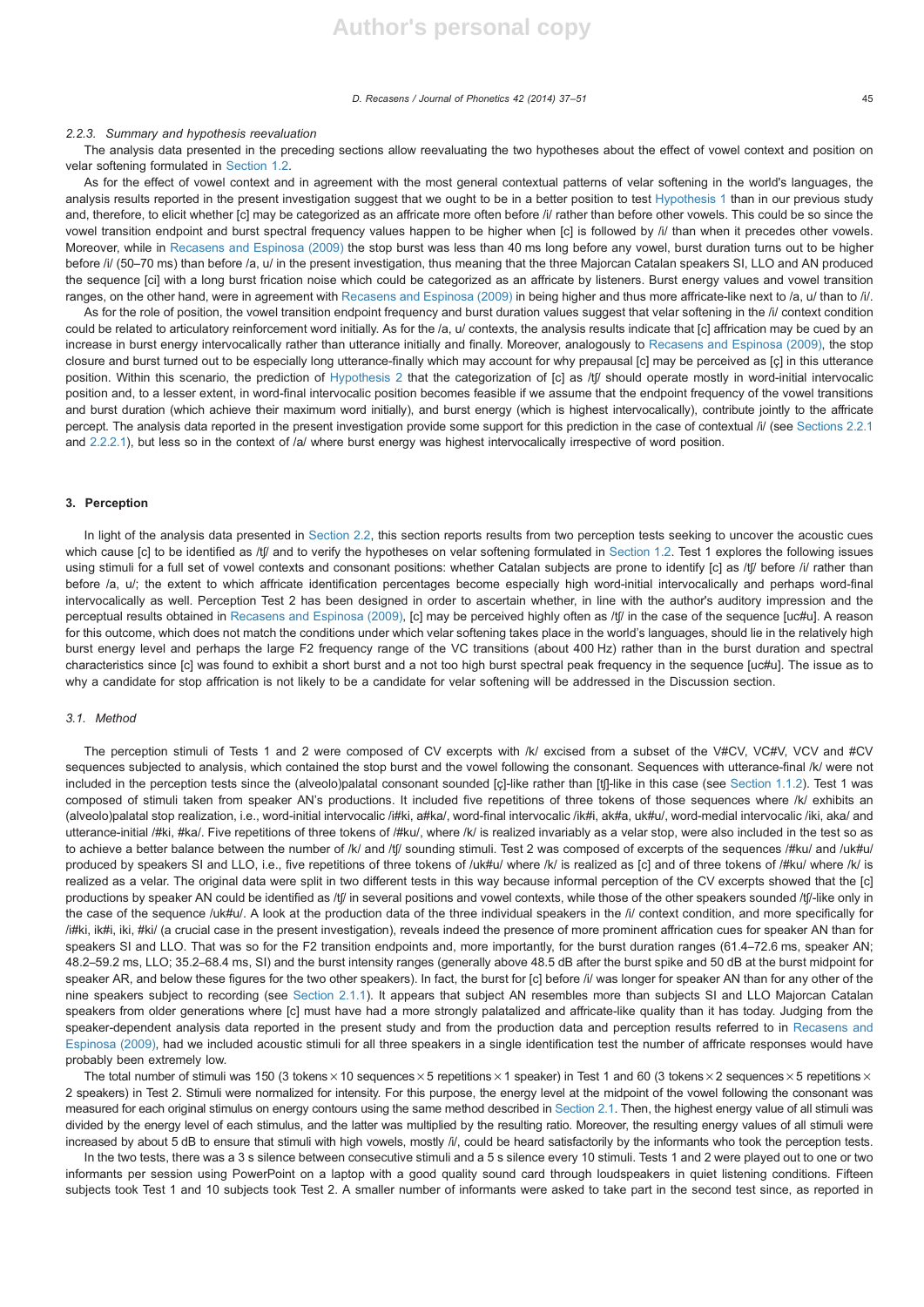Section 3.2 and in line with the author's auditory impressions, all 10 subjects were highly consistent in categorizing the [k]-sounding stimuli as /k/ and the [c] sounding stimuli as /tʃ/.

Subjects were asked to identify the stimuli as /k/ or /t[/ and to write down 'K' or 'TX' (which is the digraph for the affricate in Catalan) on an answer sheet. They all speak the Eastern Catalan dialect. Though the Eastern dialect of Catalan does not have the [c] allophone of /k/ in its sound inventory (see Section 1), speakers of this dialect are familiar with it because they hear it often from Majorcan Catalan speakers studying and/or living in Catalonia. This applies all the more so in our case since the informants who took the two tests were almost exclusively university professors and university students. Moreover, the fact that the Majorcan and Eastern Catalan subjects who took the perception test in Recasens and Espinosa (2009) yielded highly similar affricate identification percentages as a function of vowel context and position suggests that speakers of the two dialectal origins perceive the stop in analogous ways.

The perceptual identification data for Test 1 were submitted to a logistic regression analysis using the Generalized Linear Mixed Model procedure (GENLINMIXED) with IBM SPSS Statistics 20. The variable 'sequence' was entered as a fixed factor (levels 'i#ki, a#ka, ik#i, ak#a, uk#u, iki, aka, #ki, #ka') and 'subject' as a random factor. Data for /#ku/ were excluded from the statistical analysis since this sequence yielded no /tʃ/ responses. 'Vowel' ('i, a, u') and 'consonant position' ('V#CV, VC#V, VCV, #CV') were not entered as independent variables since data for the contextual /u/ condition were processed for /uk#u/ only. Pairwise comparisons between levels of the 'sequence' factor were performed using the Bonferroni adjustment. The significance level was established at  $p < 0.05$ .

In order to ascertain which acoustic characteristics acted as best affricate identification cues in the subjects' responses, bivariate correlation analyses were performed between the /tʃ/ identification percentages obtained in Test 1 and data for the following ten analysis parameters: VC and CV transitions endpoint frequency; VC and CV transitions ranges; closure and burst duration; burst spectral peak and COG; absolute and relative energy at the burst midpoint. Mean values across tokens for those productions of the sequences /i#ki, a#ka, ik#i, ak#a, iki, aka, #ki, #ka/ which were submitted to perceptual evaluation were entered in the correlation analyses. Data for /uk#u/ were not included since, as shown in Section 3.2, this sequence behaved differently from all sequences with the vowels /i, a/ in important respects. In addition, a multivariate linear regression analysis was carried out on the same perception data in order to find out which analysis variables could act as predictors of the affricate identification responses. The significance level was established at  $p < 0.05$  for both correlation and regression tests.

# 3.2. Results

# 3.2.1. Test 1

The affricate identification percentages for Test 1 yielded a significant 'sequence' effect ( $F(8, 396) = 35.02$ ,  $p < 0.001$ ). As revealed by the pairwise comparisons and as shown in Table 1 and Fig. 7 (left graph), the identification of [c] as /t[/ occurred most often in the case of the sequences /uk#u, i#ki, ik#i/ in this order. As for the remaining sequences, /aka/ was least favored (results for this sequence differed significantly from those for /iki, #ki, ak#a/), and there was also a significant effect for /iki/>/#ka/.

An interpretation of these identification results with reference to the two hypotheses formulated in Section 1.2 follows. There is a clear preference for the affricate to be heard in sequences with /i/ rather than in those with /a/, as revealed by significant differences in affricate identification for the following pairs of sequences sharing the same positional condition: /i#ki/>/a#ka/; /ik#i/>/ak#a/; /iki/>/aka/. Regarding position, there is also a clear trend for /t[/ to be identified in word-initial and word-final intervocalic position rather than utterance initially or word-medial intervocalically in sequences with /i/, i.e., the position hierarchy resulting from the statistical results is /i#ki, ik#i/>/#ki, iki/; moreover, even though non-significantly, affricate percentages for /i#ki/ exceeded those for /ik#i/. As for the /a/ condition, affricate identification percentages were higher when /k/ occurred next to a word or utterance boundary than when it showed up in the word-medial intervocalic position, i.e., affricate percentages were roughly the same for /a#ka, ak#a, #ka/ and significantly higher for /ak#a/ than for /aka/. The sequence /uk#u/ yielded a very high number of affricate responses.

Fig. 7 (right graph) shows that speakers differed quite dramatically in the way they perceived the acoustic stimuli, with the affricate identification percentages ranging from about 10% to 90% depending on the subject. In spite of these large affricate identification differences, informants were very consistent in exhibiting the sequence-dependent pattern of responses presented in the left graph of the figure and, therefore, in hearing /tf/ most often in the case of the sequence /uk#u/ and the sequences with /i/ in the progression mentioned above followed by most sequences with the vowel /a/. This scenario is indicated by the relatively small standard deviation values appended to most bars in the graph.

# 3.2.2. Test 2

As shown by Fig. 8 (left graph), results for the perception Test 2 were as expected, i.e., the percentage of affricate responses was null for /#ku/ and about 95% for /uk#u/ independently of whether the original stimuli were taken from productions by speaker SI or by speaker LLO. Moreover, data in Fig. 8 (right graph) reveal that subjects were highly consistent in perceiving /k/ when the stop occurred word utterance initially (about 50% of the stimuli) and /tf/ when it occurred in word-final intervocalic position (remaining 50%).

#### Table 1

Significant differences in /tʃ/ identification between pairs of sequence types (\*p<0.05, \*\*p<0.01, \*\*\*p<0.001).

|              | i#Ci | a#Ca | iC#i          | aC#a | uC#u          | iCi           | aCa                            | #Ci | #Ca                  |
|--------------|------|------|---------------|------|---------------|---------------|--------------------------------|-----|----------------------|
| i#Ci<br>a#Ca |      | 未来来  | $\frac{1}{2}$ | ***  | $\frac{1}{2}$ | $\frac{1}{2}$ | $\frac{1}{2}$                  | *** | $ \mathbf{k}\rangle$ |
| iC#i<br>aC#a |      |      |               | 未来来  | 未来来           | $\frac{1}{2}$ | $\frac{1}{2}$<br>$\frac{1}{2}$ | *** | $ \mathbf{k}\rangle$ |
| uC#u         |      |      |               |      |               | k             | $\frac{1}{2}$<br>本本            | *** | k <br>sh             |
| iCi<br>aCa   |      |      |               |      |               |               |                                |     |                      |
| #Ci<br>#Ca   |      |      |               |      |               |               |                                |     |                      |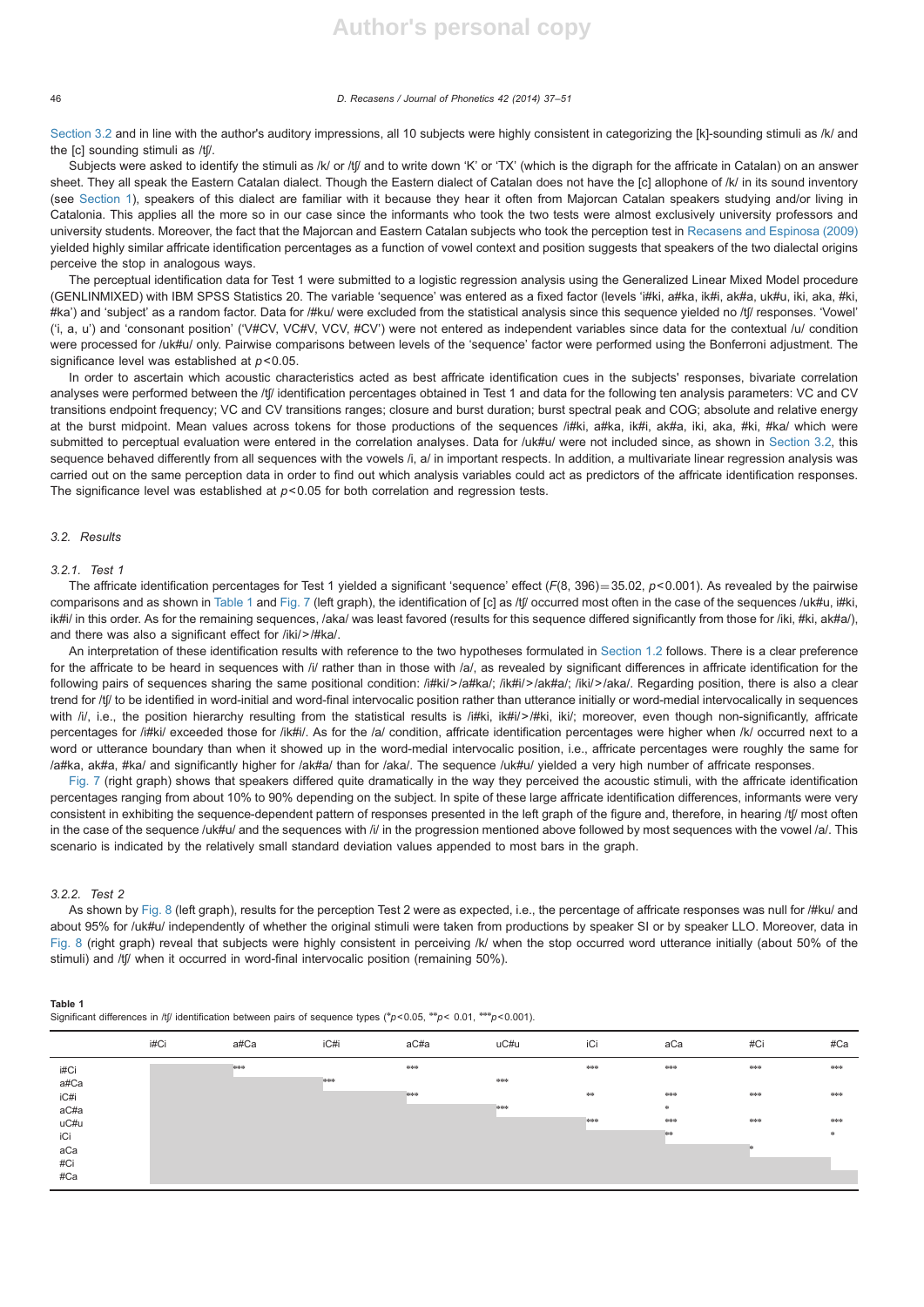

Fig. 7. Results for the perception Test 1. Percentages of /tʃ/ identification as a function of different sequence types (left) and of informants 1 through 15 who took the perception test (right). Error bars correspond to one standard deviation.



Fig. 8. Results for the perception Test 2. Percentages of /tʃ/ identification as a function of different sequence types (left) and of informants 1 through 10 who took the perception test (right). Error bars correspond to one standard deviation. Identification percentages across subjects are plotted separately for the sequence productions of speakers SI and LLO.

#### Table 2

Pearson correlation coefficients and significance level for correlation analyses between percentages of /tf/ identification and analysis parameter values ( $p$ <0.05,  $n_{p}$  < 0.01,  $n_{p}$  < 0.001).

|                            | Pearson's correlation value | Significance level |
|----------------------------|-----------------------------|--------------------|
| VC frequency endpoint (F2) | 0.855                       | x                  |
| CV frequency endpoint (F2) | 0.866                       | x                  |
| VC frequency ranges        | $-0.559$                    |                    |
| CV frequency ranges        | $-0.771$                    | skak.              |
| Closure duration           | $-0.405$                    |                    |
| <b>Burst duration</b>      | 0649                        |                    |
| Burst spectral peak        | $-0.006$                    |                    |
| Burst COG                  | 0.67                        |                    |
| Burst absolute energy      | 0.565                       |                    |
| Burst relative energy      | 0.171                       |                    |

# 3.2.3. Correlations and regression between the analysis and perception values

Table 2 presents the results for the correlation analyses between the /tʃ/ identification percentages and the analysis parameters. According to the table, r values exceed 0.6 and are thus high and positive for four out of the 10 correlation pairs, i.e., those involving the endpoint frequency of the VC and CV transitions (which achieve significance), burst duration and burst COG.

Fig. 9 shows that there is indeed a good positive relationship between the affricate identification percentages (top graph), and the endpoint frequency of the VC and CV transitions and the burst duration and COG values (three middle graphs), in sequences where [c] occurs next to /i/ and /a/. Analogously to the analysis values for the speakers SI, LLO and AN reported in Figs. 1, 3 and 4, those plotted in Fig. 9 are higher for /i/ than for /a/ thus suggesting that all three analysis parameters may contribute to affricate identification to greater or lesser extent. These high and positive correlations appear to be also related to consonant position in the case of the /i/ context condition: as shown in the figure, the vowel transition endpoint frequency and burst duration values are highest for /i#ki/ and, less so, /ik#i/ (and thus word initial and word final intervocalically) and lowest for /iki/ and /#ki/ (and thus word medial intervocalically and in absolute word initial position). The frequency component and to a large extent burst duration are however not correlated with the affricate identification percentages for the sequence /uk#u/: while identification percentages for this sequence are about 80%, its frequency values are low and the stop burst is relatively short. In sum, the frequency characteristics of the vowel transitions and the stop burst, as well as burst duration, appear to account for differences in affricate identification between /i/ and /a/ and among positions in the case of the /i/ vowel condition.

The role of the vowel transition ranges and burst energy in affricate identification differs in important respects from that of the frequency and duration parameters referred to above. According to Table 2 and the left bottom graph of Fig. 9, correlation values between the affricate identification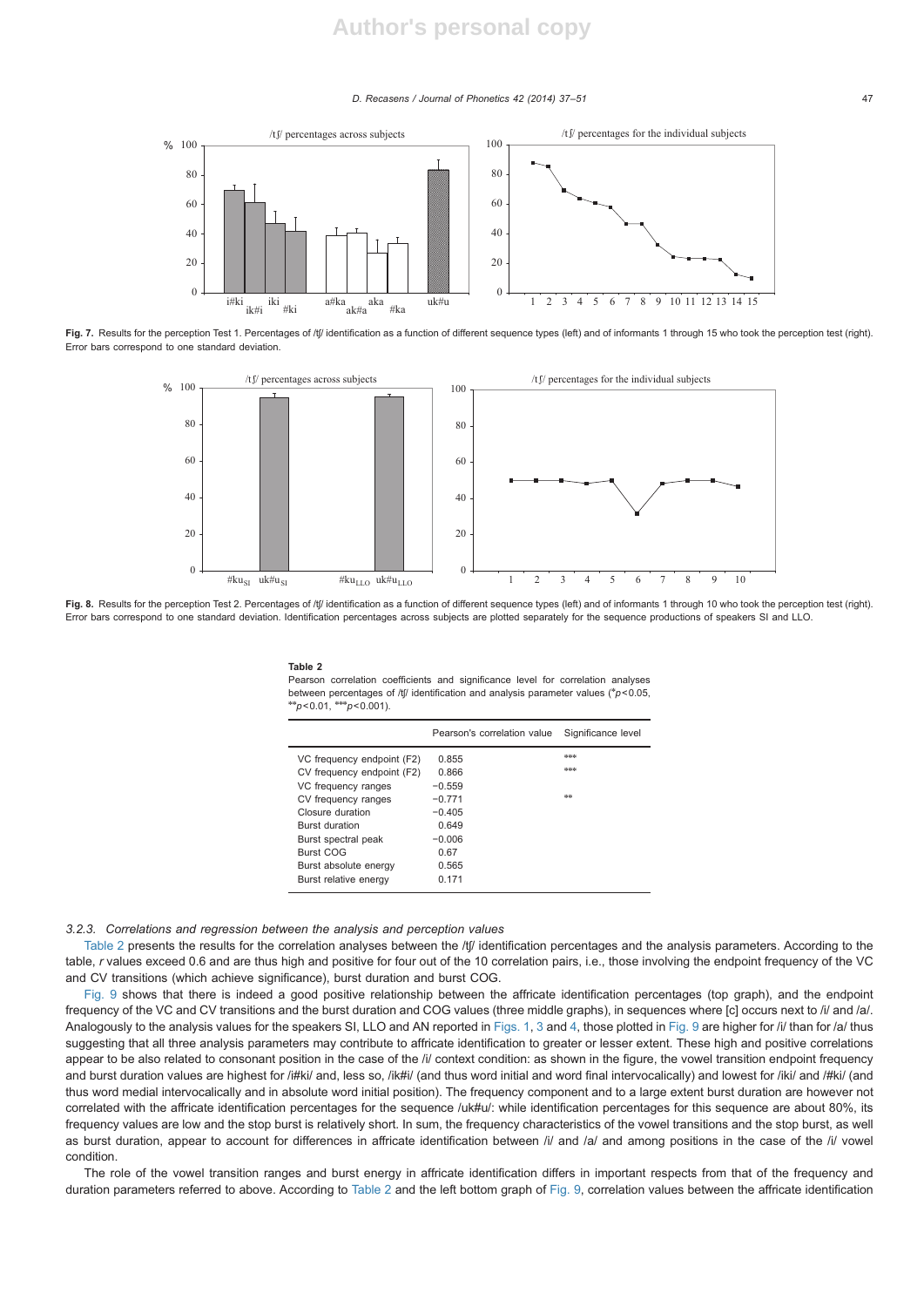# **Author's personal copy**

#### 48 D. Recasens / Journal of Phonetics 42 (2014) 37–51



Fig. 9. (Top panel) Affricate identification percentages obtained in Test 1. (Middle and bottom panels) Analysis parameter values for the stop excerpts that were subjected to perceptual evaluation.

percentages and the CV transition ranges (also the VC transition ranges to a lesser extent) are high and negative since the ranges in question are much larger for /a/ than for /i/. It may thus very well be that this specific acoustic dimension contributes to the identification of /k/ as an affricate in the /a/ context. On the other hand, correlation values between affricate identification and burst absolute energy are positive and lower than those obtained for the CV endpoint frequencies and burst duration and COG. According to Fig. 9 (right bottom graph), the analysis values for this parameter appear to contribute mostly to the high affricate identification percentages for the sequence /uk#u/. This is so since the perceptual identification percentages and the burst energy values for this sequence exceed those for all other sequences subjected to perceptual evaluation. It should also be noticed that, in contrast with the burst energy data across speakers plotted in Fig. 6, the stop burst energy values for the perception stimuli presented in Fig. 9 are not higher for the /a/ context than for the /i/ context; in agreement with the affricate identification results and with Hypothesis 2 though, the burst energy values for both contextual conditions /a/ and /i/ are lower in the word medial than in the word initial intervocalic position.

The mutivariate regression model including only the significant predictors, i.e., the frequency endpoints and ranges of the vowel transitions (see also Table 2), yielded an adjusted R-squared of 0.67. While these two predictors turned out to contribute significantly to the affricate responses according to a one-way ANOVA ( $F(2, 5) = 8.09$ ,  $p < 0.05$ ), their regression coefficients could not be estimated reliably due to multicollinearity problems (there was a variance inflation factor of 2.87).

# 3.3. Summary and discussion

A major difference between the perception results reported in the present study and those reported in Recasens and Espinosa (2009) concerns the perceptual role played by the contextual vowels in the identification of [c] as /tʃ/: consistent with the predictions of Hypothesis 1 and in accordance with the universal pattern of velar softening, the presence of a relatively long burst and of especially high vowel transition endpoint and burst frequency characteristics in sequences with contextual /i/ rendered the affricate identification percentages highest in this vowel context. In addition to the spectral characteristics of the vowel transitions and the stop burst, the vowel transition ranges (and perhaps burst energy whenever data for all speakers subjected to analysis are taken into account) probably play a significant role in affricate identification for [c] before /a/. The high affricate identification percentages for the sequence [uc#u] in the two perception tests appear to be associated mainly with burst energy and perhaps with the VC transitions ranges as well.

Results for the effect of consonant position agree in many respects with the predictions formulated by Hypothesis 2. Perception results for contextual *ii* parallel those obtained in our previous paper where affricate identification percentages turned out to be higher intervocalically than utterance initially presumably since the presence of two adjacent vowels enhance the burst frication noise by raising its energy level. A novel outcome of the present investigation is that, consistent with the role of articulatory reinforcement in strong positions, affricate percentages for intervocalic [c] turned out to be higher word initially and word finally than word medially, and to some extent word initially than word finally.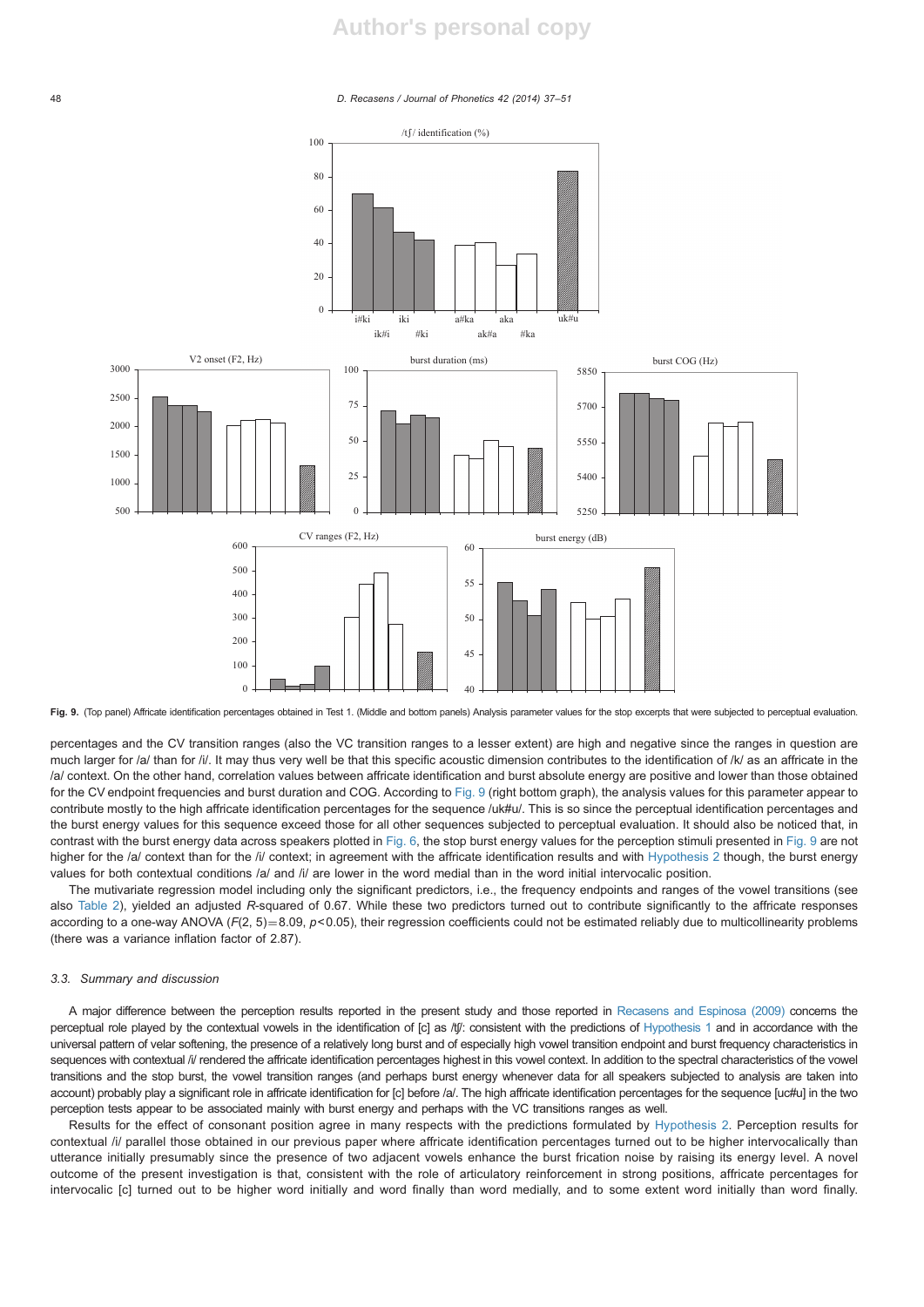Therefore, it appears that both stop placement next to a word boundary and the presence of two flanking vowels jointly enhance the affricate quality of the (alveolo)palatal stop. The perceptual and analysis data for the /a/ context appear to be also consistent with this effect of position on velar softening in several respects.

# 4. General discussion

The analysis data and perception results reported in the present investigation conform better than Recasens and Espinosa (2009) to the contextual patterns of velar softening observed in the world's languages while throwing new light on the phonetic causes of this sound change.

In contrast with Recasens and Espinosa (2009) and in agreement with the universal patterns of velar softening (and with Hypothesis 1), affricate percepts occurred mostly before /i/, where the spectral frequency characteristics are specially high and the burst frication noise may lengthen considerably as lingual constriction narrowing increases. To a lesser extent and also in agreement with the patterns of sound change, the stop may also be heard as an affricate before /a/ presumably since the vowel transition ranges and burst intensity may become especially prominent in this vowel context. This contextual hierarchy implies that, if velar softening applies before /a/, it should operate before front vocalic segments as well, while the reverse does not hold necessarily. Maximal affricate identification percentages for word final [c] in the /u/ context appear to be a special case and thus require a specific justification (see below), among other things since /k/ is realized as [k] before this vowel in all the other word and sentence positions in Majorcan Catalan.

Regarding position, the analysis and perceptual data lead support to the hypothesis that the word-initial intervocalic position is the best environment for the identification of [c] as an affricate, followed by the word-final intervocalic position (Hypothesis 2). It has been argued that this result is associated with two factors acting synergistically: on the one hand, closure and burst lengthening and some additional frequency rise at the vowel transitions endpoint, which appear to be related to articulatory reinforcement at the edges of words; on the other hand, an increase in burst intensity, which occurs when the stop is preceded and followed by a vowel. The perception section of our study provides support for the former aspect rather than for the latter since the burst energy data for the stimuli subjected to perceptual identification differed in several respects from those obtained across speakers. To the extent that they do not exhibit all the crucial acoustic attributes, the utterance initial and word-medial intervocalic positions appear to be less likely stop affrication candidates.

Additional perceptual testing is needed in order to ascertain the hierarchy of acoustic characteristics which cue the palatoalveolar affricate in specific contextual and positional conditions: whether the spectral component, burst duration or both are the major acoustic velar softening cues in the /i/ context; whether velar softening in the /a/ context is cued mainly by the vowel transition ranges or by the burst energy level; which one of these acoustic cues contributes most to velar softening in specific positions rather in others. Manipulation of individual acoustic parameters using synthetic speech appears to be the most appropriate methodological tool for exploring this issue. A preliminary suggestion based on the findings reported in this paper is that, given that the frequency characteristics of the vowel transitions and the stop burst were affricate-like in most vowel contexts, [c] affricate identification could depend on burst duration and energy to a large extent. This possibility is in accordance with the notion that affricates may be considered as stops with a long and intense frication period, and with the prominent role of noise duration and amplitude rise time in the discrimination between fricatives and affricates (Dorman, Raphael, & Isenberg, 1980).

In light of the position-dependent results reported in the present study, velar softening ought to be most prone to apply in the V#CV and VC#V environments, and the affricate outcome could extend from here to the postpausal and prepausal positions (see Section 1.1.2). It thus appears that the replacement of [c] by an affricate in word-initial position does not start out utterance initially, apparently since affrication depends not only on articulatory strengthening through closure and burst lengthening but also on an increase in burst intensity. This mechanism is in contrast with other changes which occur in strong positions and depend solely on a gain in tongue contact degree and in segmental duration such as the palatalization of dentals and alveolars (/n/>/n/, as in ['naβo] for ['naβo] "turnip" in Asturian Spanish) or the occlusivization of approximants  $(|i\rangle > |i\rangle)$ , as in dialectal Spanish ['|i|uɣo] for ['juɣo] "yoke"). Fricative outcomes may arise from [c] utterance finally where the burst is especially long, as well as in the weaker word-medial intervocalic position where the stop may become less salient. It remains unclear whether the shift of [c] into [ʃ] in the latter environment occurs through direct lenition (analogously to stop fricativization, as for /k/>[x, h], /p/> [ɸ] and /t/>[θ] in the Gorgia Toscana; Villafaña Dalcher, 2006), or else through closure reduction of an intermediate affricate outcome.

The position-dependent data reported in the present study are also relevant regarding the issue as to whether stop affrication should be considered a case of lenition and thus the first step for a voiceless stop to become a fricative (Lass, 1984: 108), or else an instance of fortition through which stops acquire a large tongue contact area and a longer and more intense frication period when changing into affricates (Buiza & Plug, 2012, Lavoie, 2001). Our data show that the identification of [c] as [tʃ] involves segmental reinforcement in strong positions such as word initially vis-à-vis weaker ones such as word-medial intervocalically (Ségéral & Scheer, 2008, Szigetvári, 2008). This view is also consistent with Garrett and Johnson (2010) hypothesis that velar softening may be achieved through phonetic enhancement. These authors distinguish at least two enhancement types depending on whether a new articulatory feature is introduced or not: articulatory enhancement, as for the change [uCi]>[yCi] resulting from a context-dependent anterior realization of the high back vowel; perceptual enhancement, as for the labalized realization  $[x^w]$  of  $[x]$  causing the fricative consonant to be perceived as /f/ (e.g., Middle English lauxe>laugh). The data reported in the present investigation suggest that velar softening may be achieved through articulatory enhancement since the acoustic seed for the change is available at the (alveolo)palatal stop release and should be associated with specific articulatory maneuvers and aerodynamic factors such as an increase in lingual constriction narrowing and of airflow volume passing through the constriction.

A comment needs to be added about the high affricate identification percentages for the sequence [uc#u]. In principle, this case should not be considered an exception since the high burst energy level and the large frequency range of the vowel transitions ought to render [c] affrication feasible in the sequence in question. What appears to be striking is that a realization yielding 80% of affricate percepts is not a good candidate for velar softening in the world's languages. In order to account for this anomaly, we would like to propose that the high affricate percentages for [uc#u] may have been associated with the fact that there was not enough acoustic information in the short perception stimuli for listeners to identify the surrounding vowel as /u/. It may very well be that, when listeners are confronted with the full sequence [uc#u], factors such the grave quality of the two vowels and implicit knowledge about /k/ being realized as [k] before /u/ word initially and word medially prevent [c] from being identified as /t[/. In these circumstances, listeners may fail to categorize the affricate-like information contained in the (alveolo)palatal stop burst as part of a new affricate phoneme.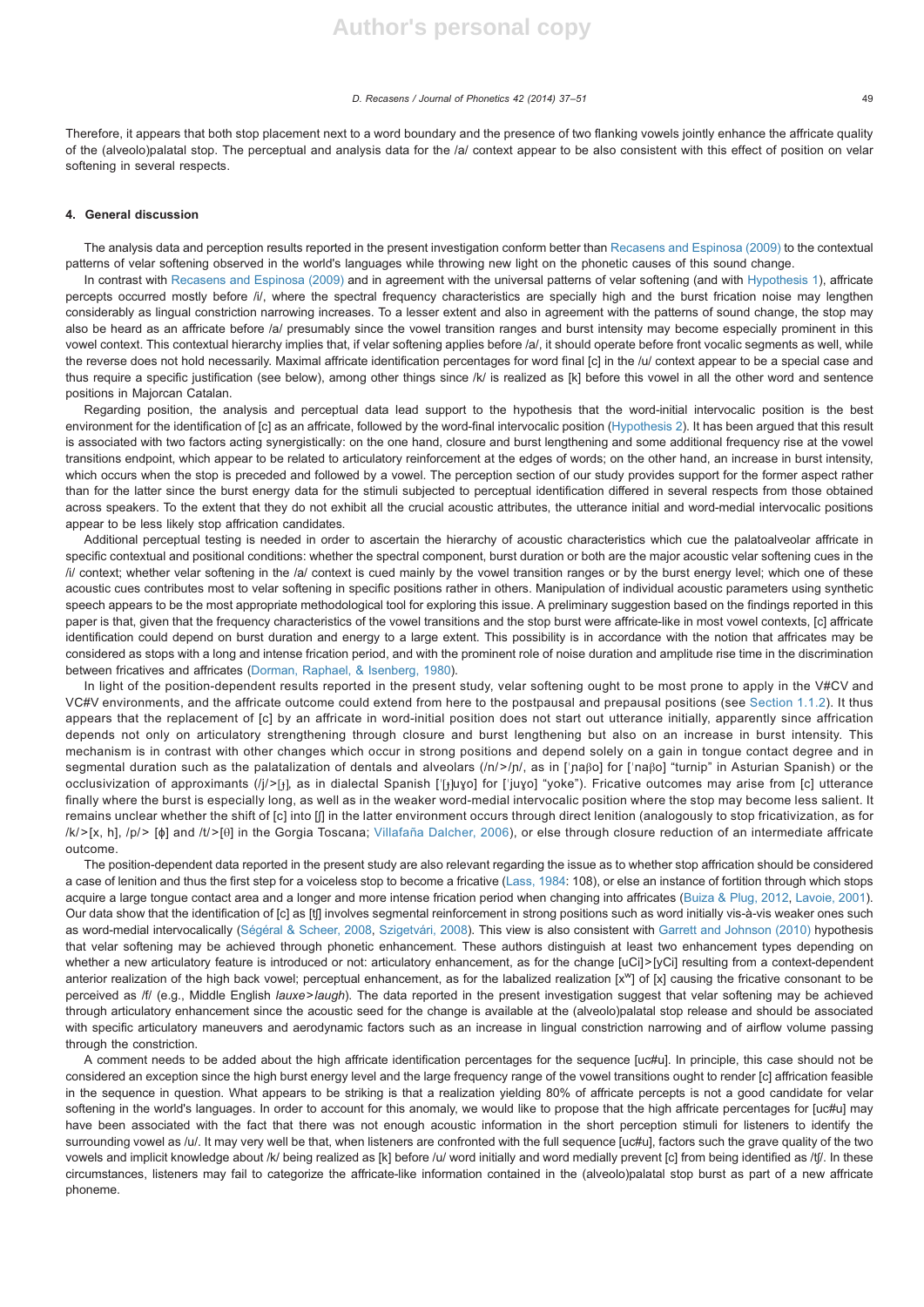Data reported in this paper are also in support of the notion that specific speakers and listeners may initiate a given sound changes rather than others (Grosvald & Corina, 2012; Harrington, Kleber, & Reubold, 2012). As for the speakers' role, it should be mentioned that subjects may differ a great deal both with respect to dorsopalatal contact size and closure location for (alveolo)palatal stops (Recasens & Espinosa, 2006), as well as to stop burst frication degree before high front vowels or glides. As for the role of the listener, the affricate identification percentages differed considerably among the informants who took the perception test. Other studies also report that subjects may be more or less sensitive to the role that specific acoustic cues play in the substitution of one phonetic sound by another, as for example regarding the perceptual effectiveness of the vowel formant transitions and the steady-state formants during the consonant period in the replacement of dark /l/ by /w/ (Recasens & Espinosa, 2010a).

Analysis and perception data reported in this investigation reveal that, at least for unaspirated stops, velar softening may be triggered by considerably anterior (alveolo)palatal realizations of the velar stop. Since these articulatory realizations (also alternations between [c] and [tʃ]) are widely available in the Romance languages where velar softening has occurred, it seems plausible to hypothesize that at least in this linguistic domain the sound change process in question has been triggered by (alveolo)palatal stop productions of /k/. The same rationale could be applied to languages such as Czech or Hungarian where unaspirated [c] has phonemic status and in Greek where the stop is allophonic as in Majorcan Catalan (see Introduction section).

This study has also demonstrated that the production and perception mechanisms which give rise to a palatoalveolar affricate out of an (alveolo) palatal stop may be replicated in the laboratory. Several factors appear to favor the implementation of velar softening: the presence of a relatively prominent (alveolo)palatal stop burst and high frequency F2 vowel transition endpoints whenever the consonant is followed mostly by a high front vowel and occurs in word-initial and word-final intervocalic position. Moreover, speakers may differ quite considerably as to whether they are able to produce affricate-like realizations of [c] and to identify the (alveolo)palatal stop as /t[/ in the relevant contextual and positional conditions. This study also suggests that favorable cues to velar softening may not be used necessarily by listeners, as for those available in the sequence /uk#u/ ([uc#u]) where the implicit knowledge of velar realizations in other word positions could refrain the affricate percept from being categorized phonemically.

# **Acknowledgments**

This research has been funded by the project FFI-2009-09339 from the Ministry of Innovation and Science of Spain, by the Catalan Institution for Research and Advanced Studies (ICREA), and by the research group 2009SGR003 from the Generalitat de Catalunya. I would like to thank four anonymous reviewers for comments, and Juli Cebrian, Jaume Corbera and Pilar Prieto for their help with the informant selection process.

# Appendix A

List of sentences in Catalan orthography and with English glosses. The segmental sequences subjected to analysis are given in phonetic transcription and appear underlined in the Catalan orthographic representation. In sentence 2, the word-final rhotic has been enclosed within parentheses because it is not pronounced in Majorcan Catalan.

| V#CV       | [ici]<br>1.<br>2.<br>[aca]<br>3.<br>[uku]                  | repartí quissos<br>va porta(r) caspa<br>ell li duu cusses | "he delivered dogs"<br>"he/she had dandruff"<br>"he brings female dogs for him" |
|------------|------------------------------------------------------------|-----------------------------------------------------------|---------------------------------------------------------------------------------|
| VC#V       | [ici]<br>4.<br>5.<br>[aca]<br>6.<br>[ucu]                  | un bonic indi<br>és un sac aspre<br>és un suc útil        | "a handsome Indian"<br>"this is a rough sack"<br>"this is a useful juice"       |
| <b>VCV</b> | 7.<br>[ici]<br>8.<br>[əca]<br>9.<br>[oku]                  | ell s'ha enriquit<br>ell s'ha tacat<br>és un bocut        | "he has enriched himself"<br>"he got stained"<br>"he has a big mouth"           |
| #CV        | $[c$ i]<br>10.<br>$\lceil ca \rceil$<br>11.<br>12.<br>[ku] | quilos d'or<br>casa baixa<br>cus la roba                  | "golden kilos"<br>"a low house"<br>"he/she sows the cloth"                      |
| VC#        | 13.<br>[ic]<br>14.<br>[ac]<br>15.<br>[uc]                  | l'avi és ric<br>umple es sac<br>treu el suc               | "the grandfather is rich"<br>"fill the sack"<br>"take out the juice"            |

# References

Barnes, J. (2006). Strength and weakness at the interface: Positional neutralization in phonetics and phonology. Berlin/NewYork: Mouton de Gruyter.

Bhat, D. (1978). A general study of palatalization. In: J. Greenberg (Ed.), Universals of human language, volume 2, Phonology (pp. 47–92). Stanford: Stanford University Press. Blumstein, S. E. (1986). On acoustic invariance in speech. In: J. Perkell, & D. Klatt (Eds.), Invariance and variability in speech processes (pp. 178–193). Hillsdale: Erlbaum.

Buizza, E., & Plug, L. (2012). Lenition, fortition and the status of plosive affrication of spontaneous RP English /t/. *Phonology*, 29, 1–38.<br>Chang, S. S., Plauché, M. C., & Ohala, J. J. (2001). Markedness and consonant c

(pp. 79–102). San Diego and London: Academic Press.

Cho, T., Jun, S.-A., & Ladefoged, P. (2002). Acoustic and aerodynamic correlates of Korean stops and fricatives. Journal of Phonetics, 30, 193–228.

Corneau, C., Soquet, A., & Demolin, D. (2000). Une étude électropalatographique de la palatalisation des occlusives vélaires en français. Actes des XXIIIèmes Journées d'Études sur la Parole, Aussois, France, 445–448.

Delattre, P. C., Liberman, A. M., & Cooper, F. S. (1955). Acoustic loci and transitional cues for consonants. Journal of the Acoustical Society of America, 27, 769–773.